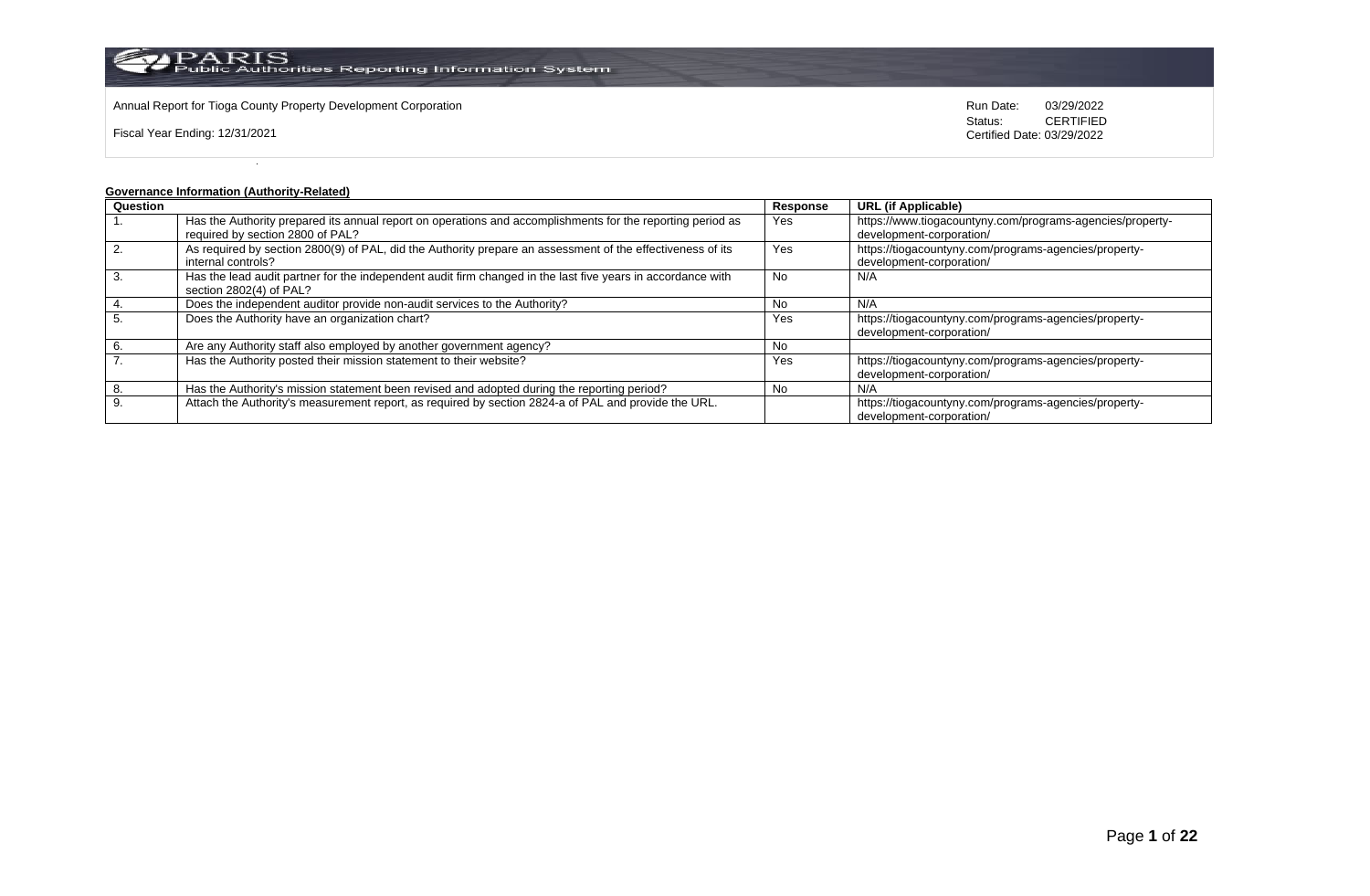Annual Report for Tioga County Property Development Corporation **Run Date:** 03/29/2022 **Run Date:** 03/29/2022

Fiscal Year Ending: 12/31/2021

Status: **CERTIFIED** Certified Date: 03/29/2022

## **Governance Information (Board-Related)**

| Question          |                                                                                                                                                    | Response | <b>URL (If Applicable)</b>                                                            |
|-------------------|----------------------------------------------------------------------------------------------------------------------------------------------------|----------|---------------------------------------------------------------------------------------|
|                   | Has the Board established a Governance Committee in accordance with Section 2824(7) of PAL?                                                        | Yes      | N/A                                                                                   |
| $\overline{2}$ .  | Has the Board established an Audit Committee in accordance with Section 2824(4) of PAL?                                                            | Yes      | N/A                                                                                   |
| 3.                | Has the Board established a Finance Committee in accordance with Section 2824(8) of PAL?                                                           | Yes      | N/A                                                                                   |
| 4.                | Provide a URL link where a list of Board committees can be found (including the name of the committee and<br>the date established):                |          | https://www.tiogacountyny.com/programs-agencies/property-<br>development-corporation/ |
| 5.                | Does the majority of the Board meet the independence requirements of Section 2825(2) of PAL?                                                       | Yes      | N/A                                                                                   |
| 6.                | Provide a URL link to the minutes of the Board and committee meetings held during the covered fiscal year                                          |          | https://www.tiogacountyny.com/programs-agencies/property-<br>development-corporation/ |
| 7.                | Has the Board adopted bylaws and made them available to Board members and staff?                                                                   | Yes      | https://www.tiogacountyny.com/programs-agencies/property-<br>development-corporation/ |
| 8.                | Has the Board adopted a code of ethics for Board members and staff?                                                                                | Yes      | https://tiogacountyny.com/departments/county-attorney/                                |
| 9.                | Does the Board review and monitor the Authority's implementation of financial and management controls?                                             | Yes      | N/A                                                                                   |
| 10.               | Does the Board execute direct oversight of the CEO and management in accordance with Section 2824(1) of<br>PAL?                                    | Yes      | N/A                                                                                   |
| $\overline{11}$ . | Has the Board adopted policies for the following in accordance with Section 2824(1) of PAL?                                                        |          |                                                                                       |
|                   | Salary and Compensation                                                                                                                            | Yes      | N/A                                                                                   |
|                   | Time and Attendance                                                                                                                                | Yes      | N/A                                                                                   |
|                   | <b>Whistleblower Protection</b>                                                                                                                    | Yes      | N/A                                                                                   |
|                   | Defense and Indemnification of Board Members                                                                                                       | Yes      | N/A                                                                                   |
| 12.               | Has the Board adopted a policy prohibiting the extension of credit to Board members and staff in accordance<br>with Section 2824(5) of PAL?        | Yes      | N/A                                                                                   |
| 13.               | Are the Authority's Board members, officers, and staff required to submit financial disclosure forms in<br>accordance with Section 2825(3) of PAL? | Yes      | N/A                                                                                   |
| 14.               | Was a performance evaluation of the board completed?                                                                                               | Yes      | N/A                                                                                   |
| 15.               | Was compensation paid by the Authority made in accordance with employee or union contracts?                                                        | Yes      | N/A                                                                                   |
| 16.               | Has the board adopted a conditional/additional compensation policy governing all employees?                                                        | Yes      | https://www.tiogacountyny.com/programs-agencies/property-<br>development-corporation/ |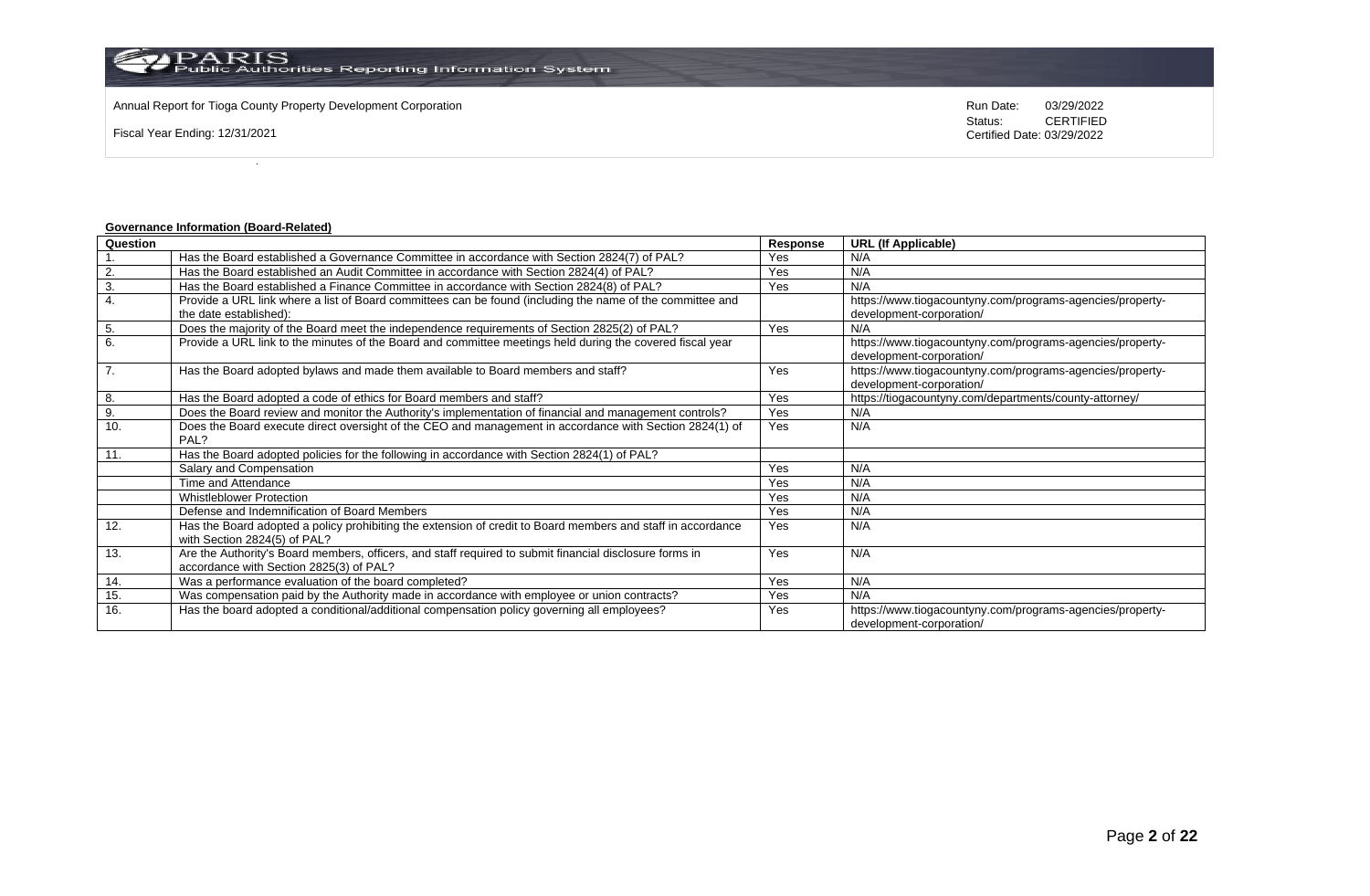

Annual Report for Tioga County Property Development Corporation **Run Date:** 03/29/2022

Fiscal Year Ending: 12/31/2021

Status: **CERTIFIED** Certified Date: 03/29/2022

#### **Board of Directors Listing**

 $\sim$ 

| Name                           | Astorina, David | Nominated By                          | Other     |
|--------------------------------|-----------------|---------------------------------------|-----------|
| <b>Chair of the Board</b>      | No.             | <b>Appointed By</b>                   | Other     |
| If yes, Chair Designated by    |                 | <b>Confirmed by Senate?</b>           | No        |
| <b>Term Start Date</b>         | 1/1/2021        | Has the Board Member/Designee         | Yes       |
|                                |                 | Signed the Acknowledgement of         |           |
|                                |                 | <b>Fiduciary Duty?</b>                |           |
| <b>Term Expiration Date</b>    | 12/31/2022      | <b>Complied with Training</b>         | Yes       |
|                                |                 | <b>Requirement of Section 2824?</b>   |           |
| <b>Title</b>                   |                 | Does the Board Member/Designee        | <b>No</b> |
|                                |                 | also Hold an Elected or Appointed     |           |
|                                |                 | <b>State Government Position?</b>     |           |
| Has the Board Member Appointed |                 | Does the Board Member/Designee        | <b>No</b> |
| a Designee?                    |                 | also Hold an Elected or Appointed     |           |
|                                |                 | <b>Municipal Government Position?</b> |           |
| <b>Designee Name</b>           |                 | <b>Ex-Officio</b>                     |           |

| Name                                          | Ayres, Patrick | Nominated By                                                                                                 | Other |
|-----------------------------------------------|----------------|--------------------------------------------------------------------------------------------------------------|-------|
| <b>Chair of the Board</b>                     | No             | <b>Appointed By</b>                                                                                          | Other |
| If yes, Chair Designated by                   |                | <b>Confirmed by Senate?</b>                                                                                  | No    |
| <b>Term Start Date</b>                        | 1/1/2022       | Has the Board Member/Designee<br>Signed the Acknowledgement of<br><b>Fiduciary Duty?</b>                     | Yes   |
| <b>Term Expiration Date</b>                   | 12/31/2023     | <b>Complied with Training</b><br><b>Requirement of Section 2824?</b>                                         | Yes   |
| <b>Title</b>                                  |                | Does the Board Member/Designee<br>also Hold an Elected or Appointed<br><b>State Government Position?</b>     | No    |
| Has the Board Member Appointed<br>a Designee? |                | Does the Board Member/Designee<br>also Hold an Elected or Appointed<br><b>Municipal Government Position?</b> | Yes   |
| <b>Designee Name</b>                          |                | Ex-Officio                                                                                                   |       |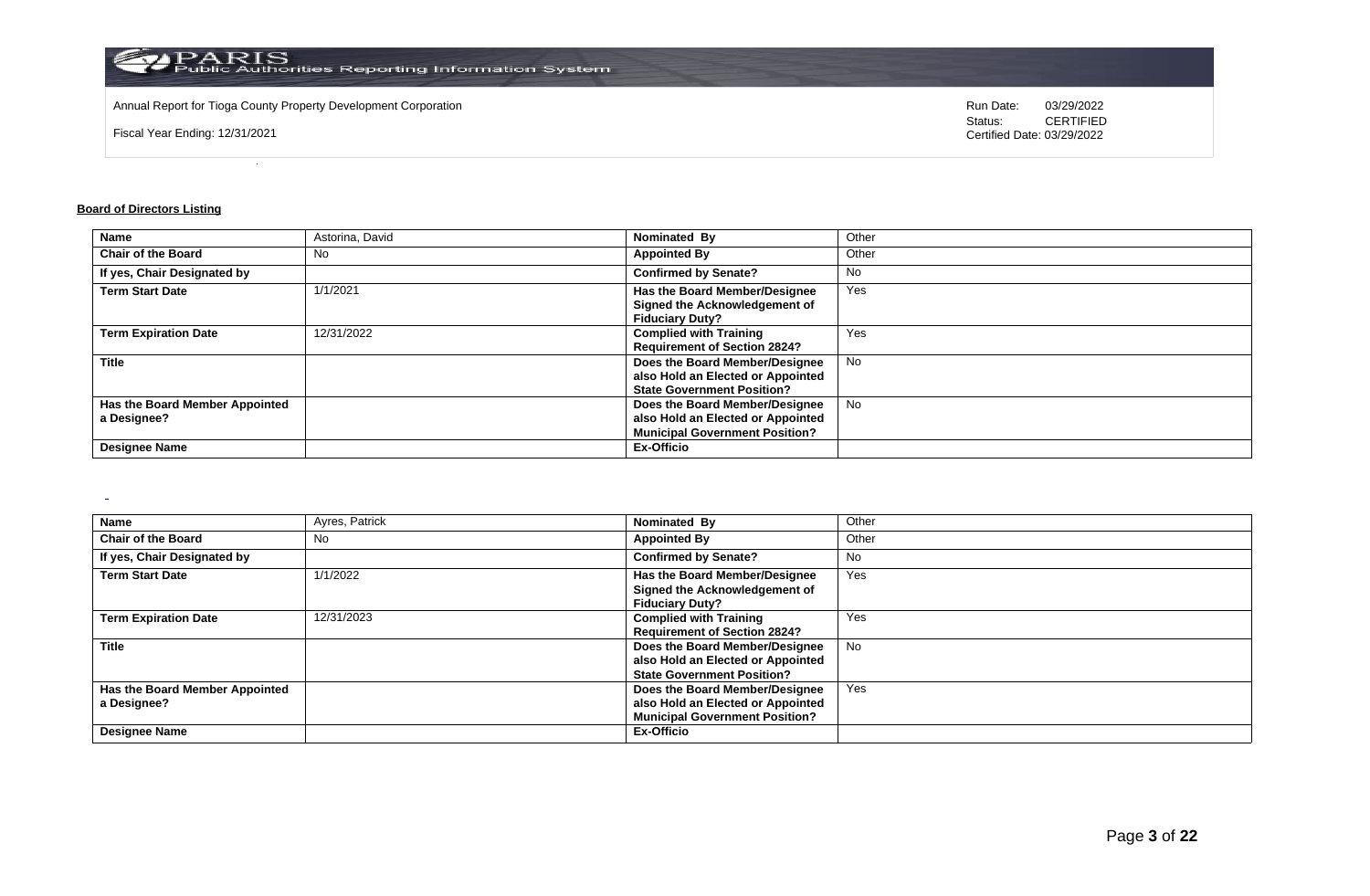

Annual Report for Tioga County Property Development Corporation Composition Run Date: 03/29/2022

Fiscal Year Ending: 12/31/2021

| <b>Name</b>                    | Baratta, Michael | Nominated By                          | Other |
|--------------------------------|------------------|---------------------------------------|-------|
| <b>Chair of the Board</b>      | <b>No</b>        | <b>Appointed By</b>                   | Other |
| If yes, Chair Designated by    |                  | <b>Confirmed by Senate?</b>           | No    |
| <b>Term Start Date</b>         | 1/1/2022         | Has the Board Member/Designee         | Yes   |
|                                |                  | Signed the Acknowledgement of         |       |
|                                |                  | <b>Fiduciary Duty?</b>                |       |
| <b>Term Expiration Date</b>    | 12/31/2023       | <b>Complied with Training</b>         | Yes   |
|                                |                  | <b>Requirement of Section 2824?</b>   |       |
| <b>Title</b>                   |                  | Does the Board Member/Designee        | No    |
|                                |                  | also Hold an Elected or Appointed     |       |
|                                |                  | <b>State Government Position?</b>     |       |
| Has the Board Member Appointed |                  | Does the Board Member/Designee        | Yes   |
| a Designee?                    |                  | also Hold an Elected or Appointed     |       |
|                                |                  | <b>Municipal Government Position?</b> |       |
| <b>Designee Name</b>           |                  | <b>Ex-Officio</b>                     |       |

 $\sim$ 

 $\omega$ 

| <b>Name</b>                    | Brown, Christina | Nominated By                          | Other     |
|--------------------------------|------------------|---------------------------------------|-----------|
| <b>Chair of the Board</b>      | No               | <b>Appointed By</b>                   | Other     |
| If yes, Chair Designated by    |                  | <b>Confirmed by Senate?</b>           | <b>No</b> |
| <b>Term Start Date</b>         | 1/1/2022         | Has the Board Member/Designee         | Yes       |
|                                |                  | Signed the Acknowledgement of         |           |
|                                |                  | <b>Fiduciary Duty?</b>                |           |
| <b>Term Expiration Date</b>    | 12/31/2024       | <b>Complied with Training</b>         | Yes       |
|                                |                  | <b>Requirement of Section 2824?</b>   |           |
| <b>Title</b>                   |                  | Does the Board Member/Designee        | No.       |
|                                |                  | also Hold an Elected or Appointed     |           |
|                                |                  | <b>State Government Position?</b>     |           |
| Has the Board Member Appointed |                  | Does the Board Member/Designee        | No        |
| a Designee?                    |                  | also Hold an Elected or Appointed     |           |
|                                |                  | <b>Municipal Government Position?</b> |           |
| <b>Designee Name</b>           |                  | Ex-Officio                            |           |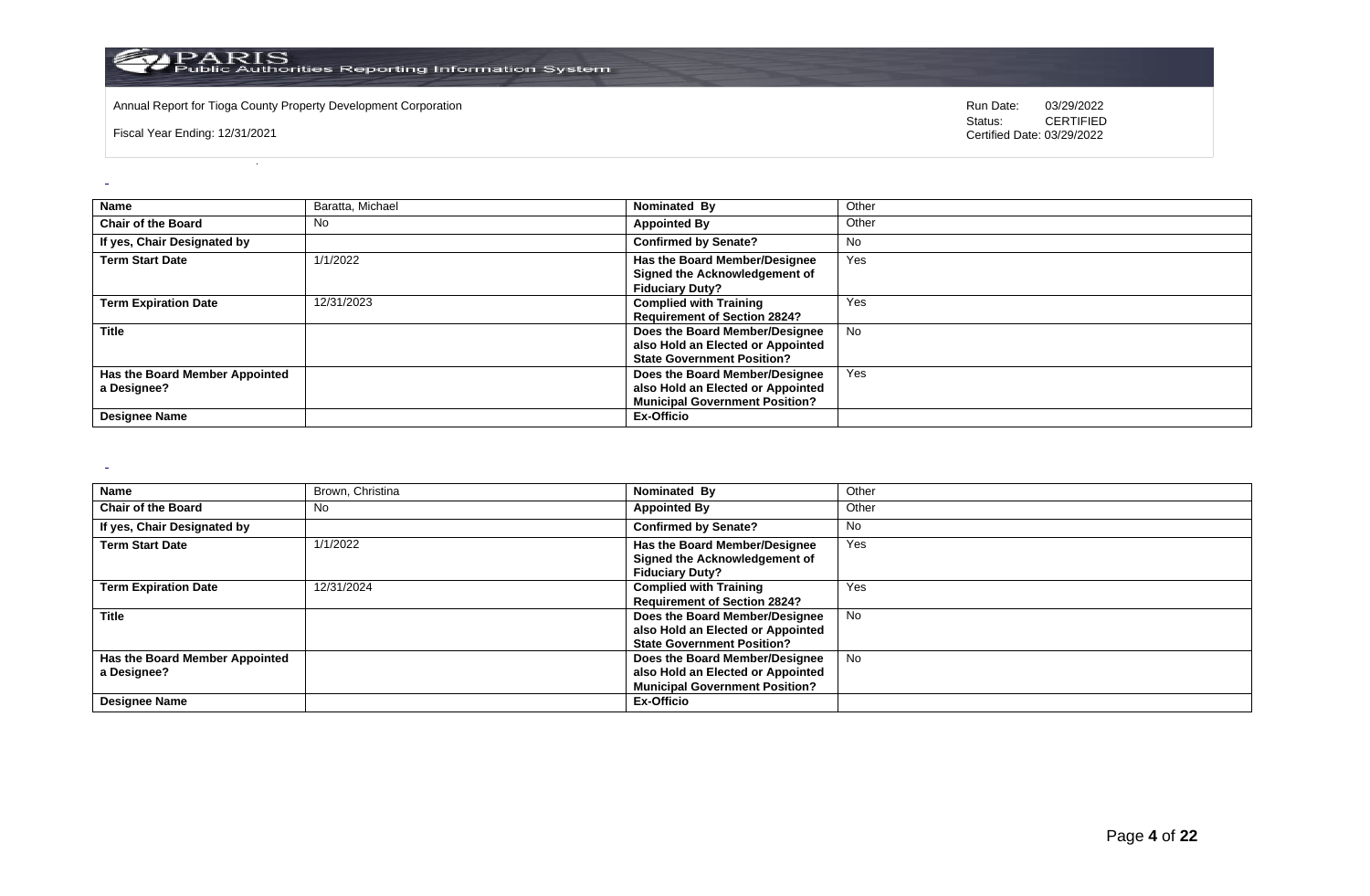Annual Report for Tioga County Property Development Corporation **Run Date:** 03/29/2022

Fiscal Year Ending: 12/31/2021

Status: **CERTIFIED** Certified Date: 03/29/2022

| <b>Name</b>                                   | Kelsey, Ralph    | Nominated By                                                                                                 | Other |
|-----------------------------------------------|------------------|--------------------------------------------------------------------------------------------------------------|-------|
| <b>Chair of the Board</b>                     | Yes              | <b>Appointed By</b>                                                                                          | Other |
| If yes, Chair Designated by                   | Elected by Board | <b>Confirmed by Senate?</b>                                                                                  | No    |
| <b>Term Start Date</b>                        | 1/1/2019         | Has the Board Member/Designee<br>Signed the Acknowledgement of<br><b>Fiduciary Duty?</b>                     | Yes   |
| <b>Term Expiration Date</b>                   | 12/31/2022       | <b>Complied with Training</b><br><b>Requirement of Section 2824?</b>                                         | Yes   |
| <b>Title</b>                                  |                  | Does the Board Member/Designee<br>also Hold an Elected or Appointed<br><b>State Government Position?</b>     | No    |
| Has the Board Member Appointed<br>a Designee? |                  | Does the Board Member/Designee<br>also Hold an Elected or Appointed<br><b>Municipal Government Position?</b> | No    |
| <b>Designee Name</b>                          |                  | Ex-Officio                                                                                                   |       |

 $\sim$ 

 $\omega$ 

| <b>Name</b>                    | Pelotte, Lesley | Nominated By                          | Other |
|--------------------------------|-----------------|---------------------------------------|-------|
| <b>Chair of the Board</b>      | No              | <b>Appointed By</b>                   | Other |
| If yes, Chair Designated by    |                 | <b>Confirmed by Senate?</b>           | No    |
| <b>Term Start Date</b>         | 1/1/2021        | Has the Board Member/Designee         | Yes   |
|                                |                 | Signed the Acknowledgement of         |       |
|                                |                 | <b>Fiduciary Duty?</b>                |       |
| <b>Term Expiration Date</b>    | 12/31/2022      | <b>Complied with Training</b>         | Yes   |
|                                |                 | <b>Requirement of Section 2824?</b>   |       |
| <b>Title</b>                   |                 | Does the Board Member/Designee        | No    |
|                                |                 | also Hold an Elected or Appointed     |       |
|                                |                 | <b>State Government Position?</b>     |       |
| Has the Board Member Appointed |                 | Does the Board Member/Designee        | Yes   |
| a Designee?                    |                 | also Hold an Elected or Appointed     |       |
|                                |                 | <b>Municipal Government Position?</b> |       |
| <b>Designee Name</b>           |                 | Ex-Officio                            |       |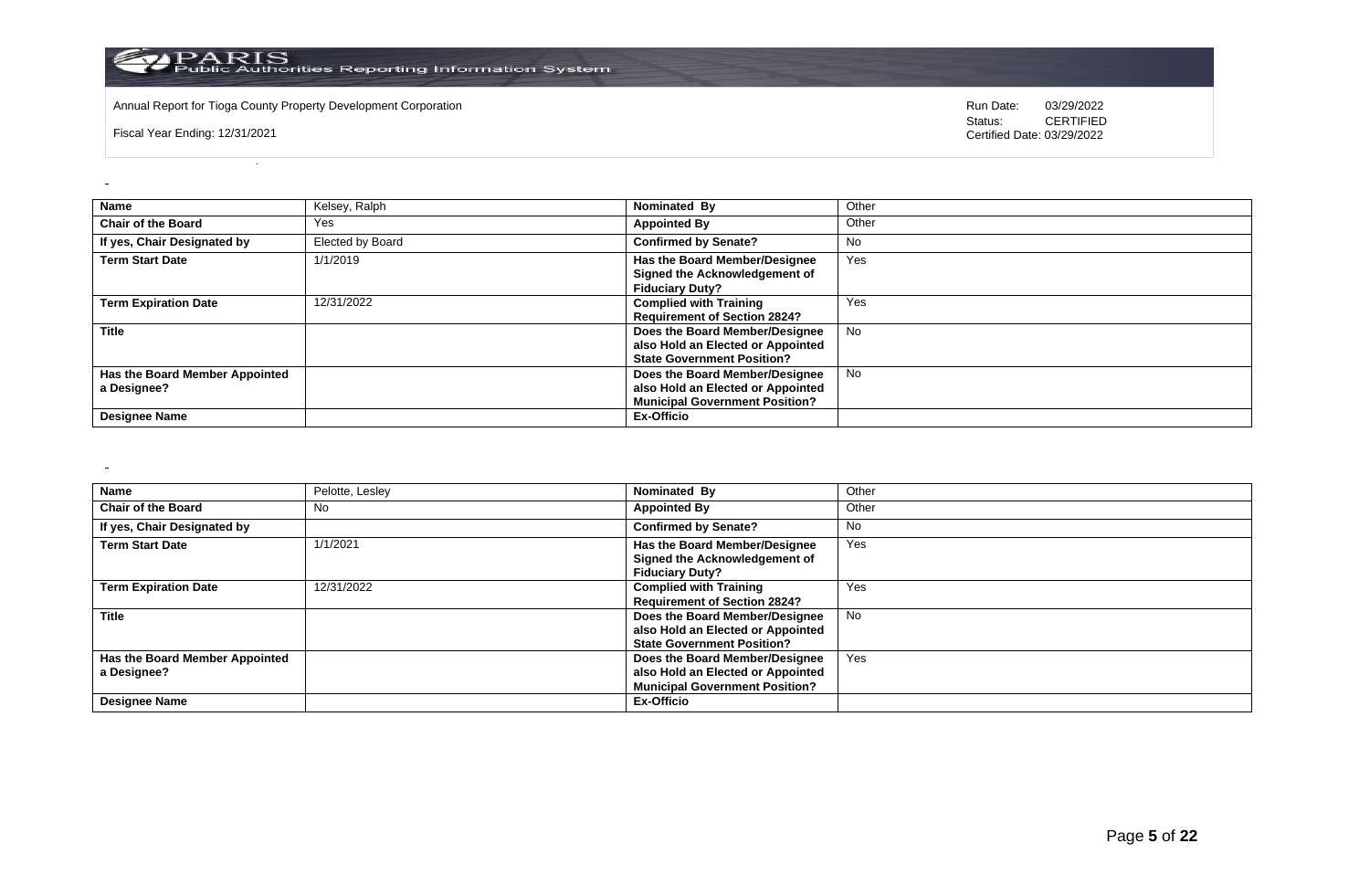

Annual Report for Tioga County Property Development Corporation Composition Run Date: 03/29/2022

Fiscal Year Ending: 12/31/2021

| <b>Name</b>                    | Sauerbrey, Martha | Nominated By                          | Other |
|--------------------------------|-------------------|---------------------------------------|-------|
| <b>Chair of the Board</b>      | <b>No</b>         | <b>Appointed By</b>                   | Other |
| If yes, Chair Designated by    |                   | <b>Confirmed by Senate?</b>           | No    |
| <b>Term Start Date</b>         | 1/1/2021          | Has the Board Member/Designee         | Yes   |
|                                |                   | Signed the Acknowledgement of         |       |
|                                |                   | <b>Fiduciary Duty?</b>                |       |
| <b>Term Expiration Date</b>    | 12/31/2022        | <b>Complied with Training</b>         | Yes   |
|                                |                   | <b>Requirement of Section 2824?</b>   |       |
| <b>Title</b>                   |                   | Does the Board Member/Designee        | No    |
|                                |                   | also Hold an Elected or Appointed     |       |
|                                |                   | <b>State Government Position?</b>     |       |
| Has the Board Member Appointed |                   | Does the Board Member/Designee        | Yes   |
| a Designee?                    |                   | also Hold an Elected or Appointed     |       |
|                                |                   | <b>Municipal Government Position?</b> |       |
| <b>Designee Name</b>           |                   | <b>Ex-Officio</b>                     |       |

 $\sim$ 

 $\omega$ 

| <b>Name</b>                                   | Vacant | Nominated By                                                                                                 | Other |
|-----------------------------------------------|--------|--------------------------------------------------------------------------------------------------------------|-------|
| <b>Chair of the Board</b>                     |        | <b>Appointed By</b>                                                                                          | Other |
| If yes, Chair Designated by                   |        | <b>Confirmed by Senate?</b>                                                                                  |       |
| <b>Term Start Date</b>                        |        | <b>Has the Board Member/Designee</b><br>Signed the Acknowledgement of<br><b>Fiduciary Duty?</b>              |       |
| <b>Term Expiration Date</b>                   |        | <b>Complied with Training</b><br><b>Requirement of Section 2824?</b>                                         |       |
| <b>Title</b>                                  |        | Does the Board Member/Designee<br>also Hold an Elected or Appointed<br><b>State Government Position?</b>     |       |
| Has the Board Member Appointed<br>a Designee? |        | Does the Board Member/Designee<br>also Hold an Elected or Appointed<br><b>Municipal Government Position?</b> |       |
| <b>Designee Name</b>                          |        | Ex-Officio                                                                                                   |       |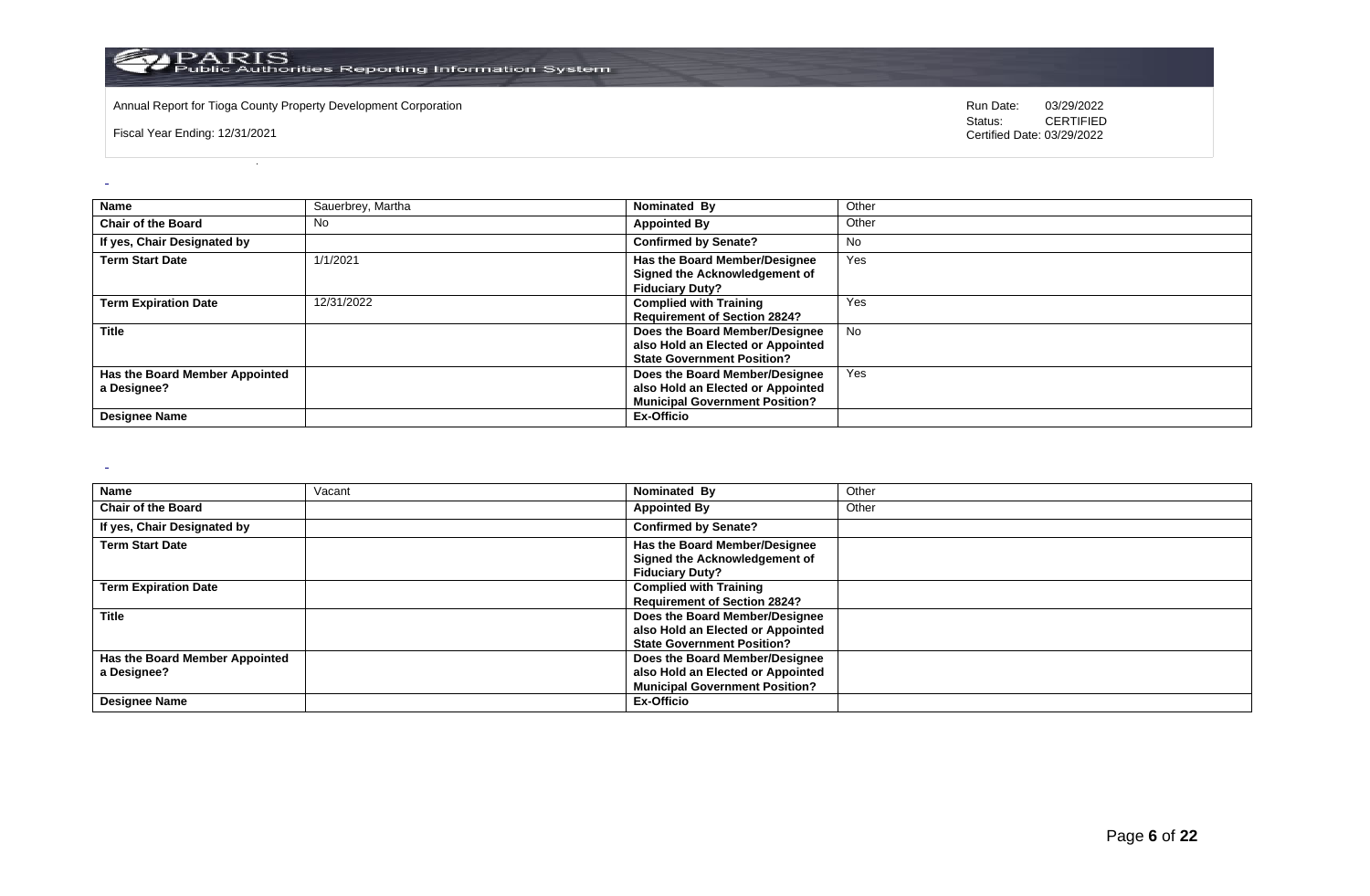

Annual Report for Tioga County Property Development Corporation **Run Date:** 03/29/2022

Fiscal Year Ending: 12/31/2021

 $\omega$ 

 $\sim$ 

Status: **CERTIFIED** Certified Date: 03/29/2022

| <b>Name</b>                                   | Yetter, JR., Stuart | Nominated By                                                                                                 | Other     |
|-----------------------------------------------|---------------------|--------------------------------------------------------------------------------------------------------------|-----------|
| <b>Chair of the Board</b>                     | No.                 | <b>Appointed By</b>                                                                                          | Other     |
| If yes, Chair Designated by                   |                     | <b>Confirmed by Senate?</b>                                                                                  | No        |
| <b>Term Start Date</b>                        | 1/1/2021            | Has the Board Member/Designee<br>Signed the Acknowledgement of<br><b>Fiduciary Duty?</b>                     | Yes       |
| <b>Term Expiration Date</b>                   | 12/31/2022          | <b>Complied with Training</b><br><b>Requirement of Section 2824?</b>                                         | Yes       |
| <b>Title</b>                                  |                     | Does the Board Member/Designee<br>also Hold an Elected or Appointed<br><b>State Government Position?</b>     | <b>No</b> |
| Has the Board Member Appointed<br>a Designee? |                     | Does the Board Member/Designee<br>also Hold an Elected or Appointed<br><b>Municipal Government Position?</b> | Yes       |
| <b>Designee Name</b>                          |                     | Ex-Officio                                                                                                   |           |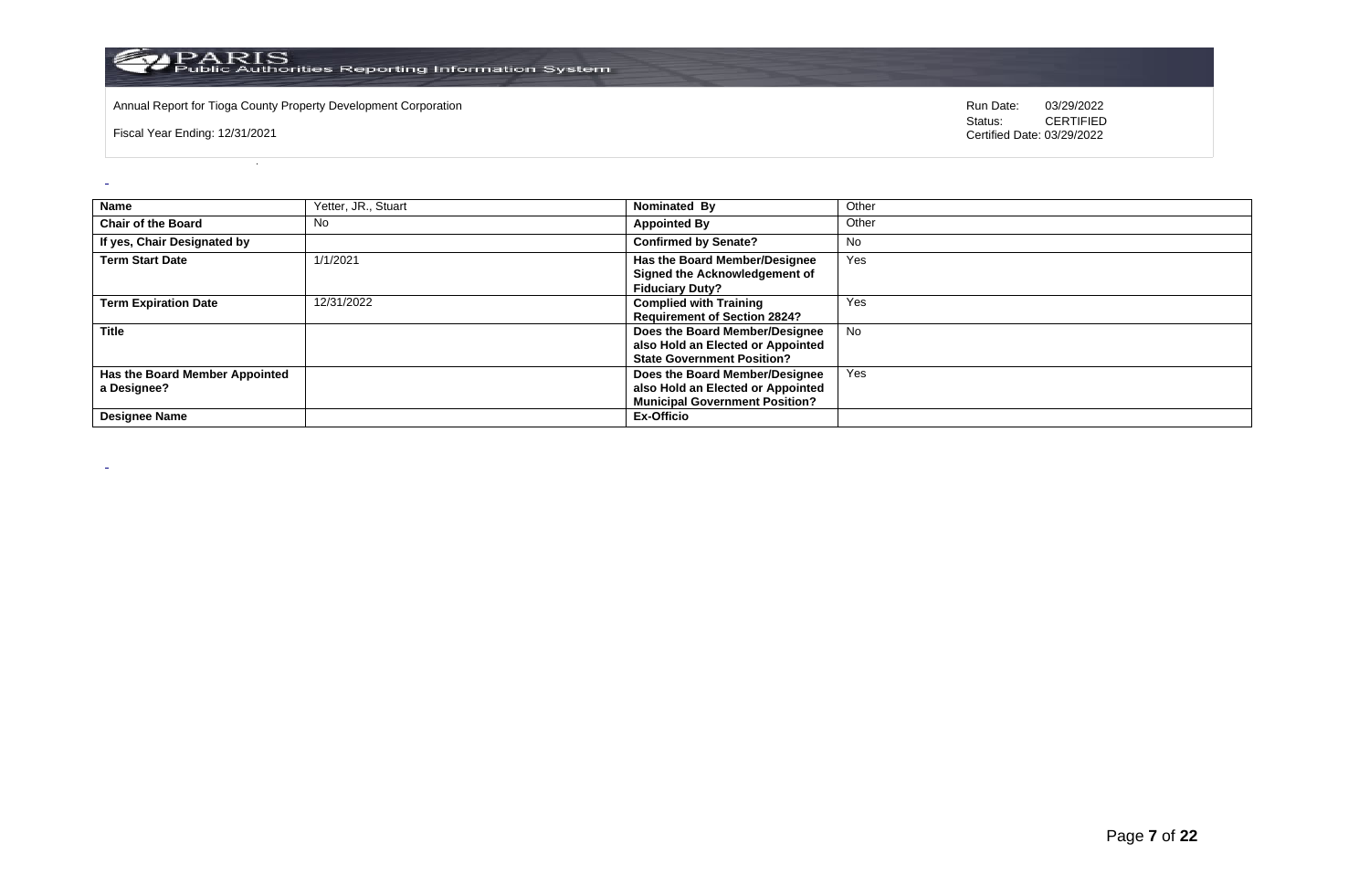| <b>EARIS</b><br>Public Authorities Reporting Information System |                                                           |
|-----------------------------------------------------------------|-----------------------------------------------------------|
| Annual Report for Tioga County Property Development Corporation | Run Date:<br>03/29/2022                                   |
| Fiscal Year Ending: 12/31/2021                                  | <b>CERTIFIED</b><br>Status:<br>Certified Date: 03/29/2022 |
|                                                                 |                                                           |

## **Staff Listing**

| <b>Name</b> | Title | Group | Department/       | <b>Union</b> | Bargaining Full Time/ Exempt Base |                  |               | Actual            | Overtime  | <b>PerformanceExtra Pay</b> | Other                                 | Total     | <b>Individual</b>    | lf yes, Is |
|-------------|-------|-------|-------------------|--------------|-----------------------------------|------------------|---------------|-------------------|-----------|-----------------------------|---------------------------------------|-----------|----------------------|------------|
|             |       |       | <b>Subsidiary</b> | Name         | Unit                              | <b>Part Time</b> | Annualized    | salary paid       | paid by   | <b>Bonus</b>                | Compensati Compensatialso paid by the |           |                      |            |
|             |       |       |                   |              |                                   |                  | <b>Salary</b> | to the            | Authority |                             | on/Allowanc ion                       |           | paid another         | payment    |
|             |       |       |                   |              |                                   |                  |               | <b>Individual</b> |           |                             | es/Adjustme by                        |           | entity to            | made by a  |
|             |       |       |                   |              |                                   |                  |               |                   |           |                             | nts                                   | Authority | perform the State or |            |
|             |       |       |                   |              |                                   |                  |               |                   |           |                             |                                       |           | work of the llocal   |            |
|             |       |       |                   |              |                                   |                  |               |                   |           |                             |                                       |           | <b>Authority</b>     | qovernmel  |
|             |       |       |                   |              |                                   |                  |               |                   |           |                             |                                       |           |                      |            |

This Authority has indicated that it has no staff during the reporting period.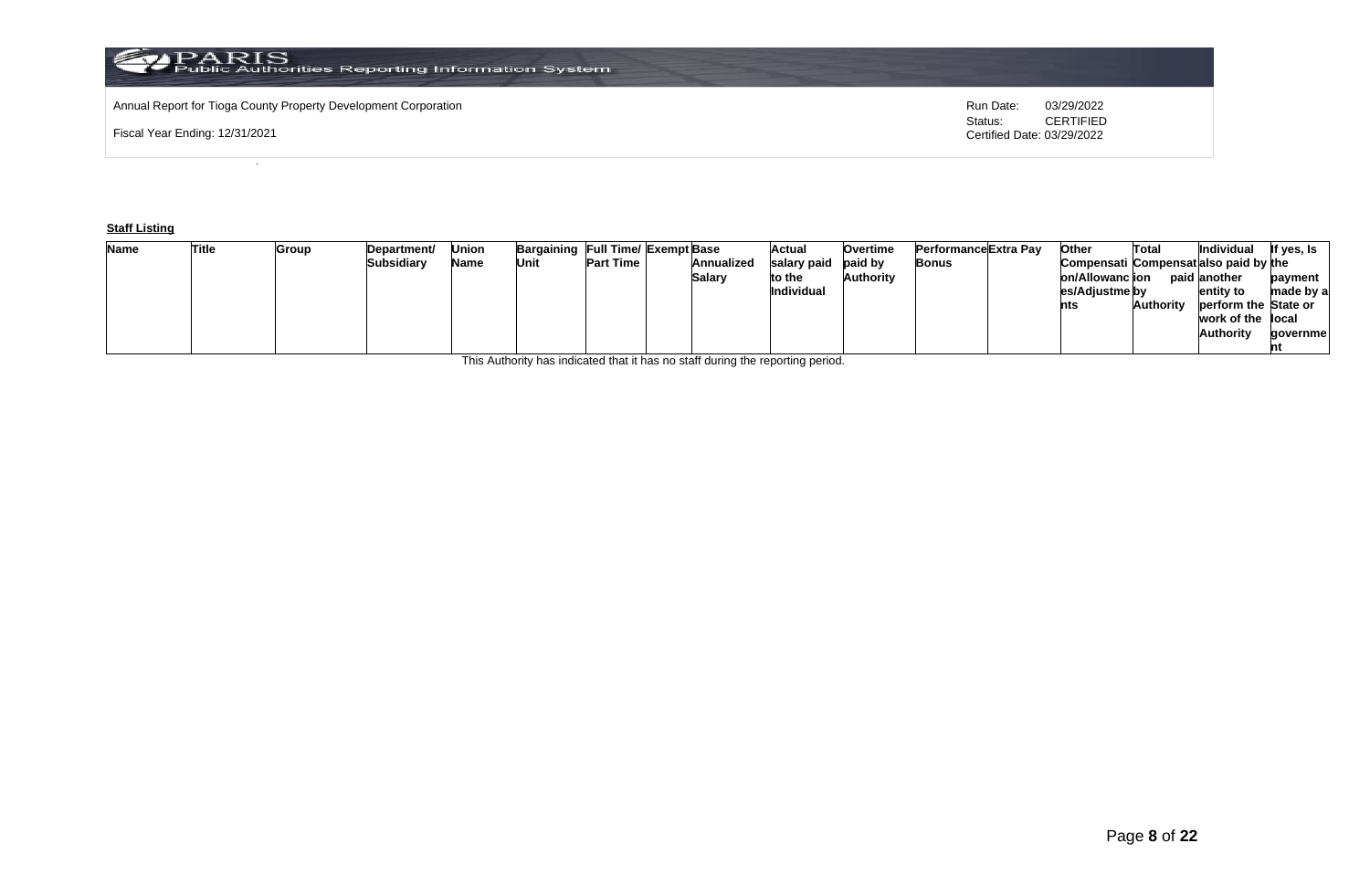| $\mathbf{P}\text{ARIS}$ Public Authorities Reporting Information System |                                       |            |
|-------------------------------------------------------------------------|---------------------------------------|------------|
| Annual Report for Tioga County Property Development Corporation         | Run Date:                             | 03/29/2022 |
| Fiscal Year Ending: 12/31/2021                                          | Status:<br>Certified Date: 03/29/2022 | CERTIFIED  |

## **Benefit Information**

| -----<br>∵individuals affiliated<br>d benefits for former staff or in<br>of the above mentioned l<br>During the fiscal vear<br>did fr<br>ane Authority continue to<br>, to pav for any of th<br>19 U<br>With the Authority after<br>r those individuals left thr<br>Authority': |  |
|---------------------------------------------------------------------------------------------------------------------------------------------------------------------------------------------------------------------------------------------------------------------------------|--|
|---------------------------------------------------------------------------------------------------------------------------------------------------------------------------------------------------------------------------------------------------------------------------------|--|

## **Board Members**

| Name                   | <b>Title</b>          | Severance<br>Package | Payment<br>for         | Club<br>Member- | Use of<br>Corporate    | Personal<br>Loans | Auto | Transportation | <b>Housing</b><br>Allowance | Spousal /<br>Dependent | Tuition<br>Assistance | <b>Multi-Year</b><br><b>Employment</b> | None of<br>these  | Other |
|------------------------|-----------------------|----------------------|------------------------|-----------------|------------------------|-------------------|------|----------------|-----------------------------|------------------------|-----------------------|----------------------------------------|-------------------|-------|
|                        |                       |                      | <b>Unused</b><br>Leave | ships           | <b>Credit</b><br>Cards |                   |      |                |                             | Life<br>Insurance      |                       |                                        | <b>Benefits</b>   |       |
| Astorina,<br>David     | Board of<br>Directors |                      |                        |                 |                        |                   |      |                |                             |                        |                       |                                        | X                 |       |
| Ayres,<br>Patrick      | Board of<br>Directors |                      |                        |                 |                        |                   |      |                |                             |                        |                       |                                        | X                 |       |
| Baratta,<br>Michael    | Board of<br>Directors |                      |                        |                 |                        |                   |      |                |                             |                        |                       |                                        | X                 |       |
| Brown,<br>Christina    | Board of<br>Directors |                      |                        |                 |                        |                   |      |                |                             |                        |                       |                                        | X                 |       |
| Kelsey,<br>Ralph       | Board of<br>Directors |                      |                        |                 |                        |                   |      |                |                             |                        |                       |                                        | X                 |       |
| Pelotte,<br>Lesley     | Board of<br>Directors |                      |                        |                 |                        |                   |      |                |                             |                        |                       |                                        | $\checkmark$<br>⋏ |       |
| Sauerbrey,<br>Martha   | Board of<br>Directors |                      |                        |                 |                        |                   |      |                |                             |                        |                       |                                        | X                 |       |
| Vacant                 | Board of<br>Directors |                      |                        |                 |                        |                   |      |                |                             |                        |                       |                                        | X                 |       |
| Yetter, JR.,<br>Stuart | Board of<br>Directors |                      |                        |                 |                        |                   |      |                |                             |                        |                       |                                        | X                 |       |

**Staff**

| Name | Title | Severance | Payment | Club          | Use of        | Personai | Auto | Transportation | <b>Housing</b> | Spousal   | <b>Tuition</b> | <b>Multi-Year</b> | None of         | Other |
|------|-------|-----------|---------|---------------|---------------|----------|------|----------------|----------------|-----------|----------------|-------------------|-----------------|-------|
|      |       | Package   | for     | <b>Member</b> | Corporate     | Loans    |      |                | Allowance      | Dependent | Assistance     | Employment        | these           |       |
|      |       |           | Unused  | ships         | <b>Credit</b> |          |      |                |                | Life      |                |                   | <b>Benefits</b> |       |
|      |       |           | Leave   |               | Cards         |          |      |                |                | Insurance |                |                   |                 |       |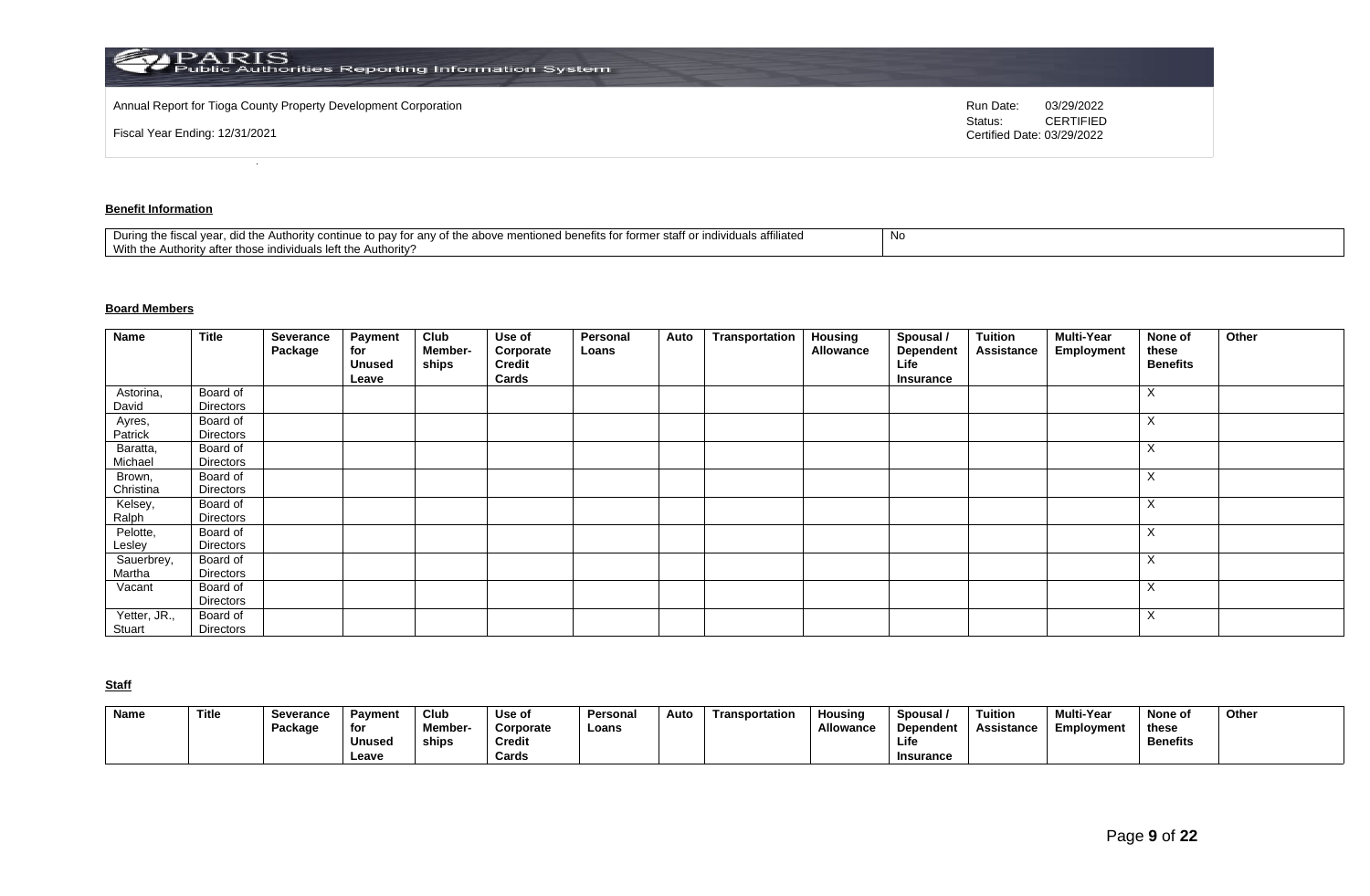| PARIS<br>Public Authorities Reporting Information System        |                                                           |
|-----------------------------------------------------------------|-----------------------------------------------------------|
| Annual Report for Tioga County Property Development Corporation | Run Date:<br>03/29/2022                                   |
| Fiscal Year Ending: 12/31/2021                                  | <b>CERTIFIED</b><br>Status:<br>Certified Date: 03/29/2022 |
|                                                                 |                                                           |

# **Subsidiary/Component Unit Verification**

| Is the list of subsidiaries, as assembled by the Office of the State Comptroller, correct?                                            | TY es |
|---------------------------------------------------------------------------------------------------------------------------------------|-------|
|                                                                                                                                       |       |
| Are there other subsidiaries or component units of the Authority that are active, not included in the PARIS reports submitted by this | INC   |
| Authority and not independently filing reports in PARIS?                                                                              |       |

| Name of Subsidiary/Component Unit               | Status        |                          |
|-------------------------------------------------|---------------|--------------------------|
| <b>Request Subsidiary/Component Unit Change</b> |               |                          |
| Name of Subsidiary/Component Unit               | <b>Status</b> | <b>Requested Changes</b> |
| <b>Request Add Subsidiaries/Component Units</b> |               |                          |

| <b>Name</b><br>f Subsidiary/Component Unit<br>$-1$ | shment Date<br>Establis | <b>liarv/Component Unit</b><br>ose ot<br>' Subsidiar' |
|----------------------------------------------------|-------------------------|-------------------------------------------------------|
|                                                    |                         |                                                       |

## **Request Delete Subsidiaries/Component Units**

| Name o<br>omponent Unit<br>. .<br><b>∍idiar</b> w‴<br><b>SUDSK</b> | tion Date<br>Termi | Reaso<br>mination<br>τοι | Proc.<br>. Docur<br>າent Name<br>natioi.<br>$\overline{a}$<br>ന |
|--------------------------------------------------------------------|--------------------|--------------------------|-----------------------------------------------------------------|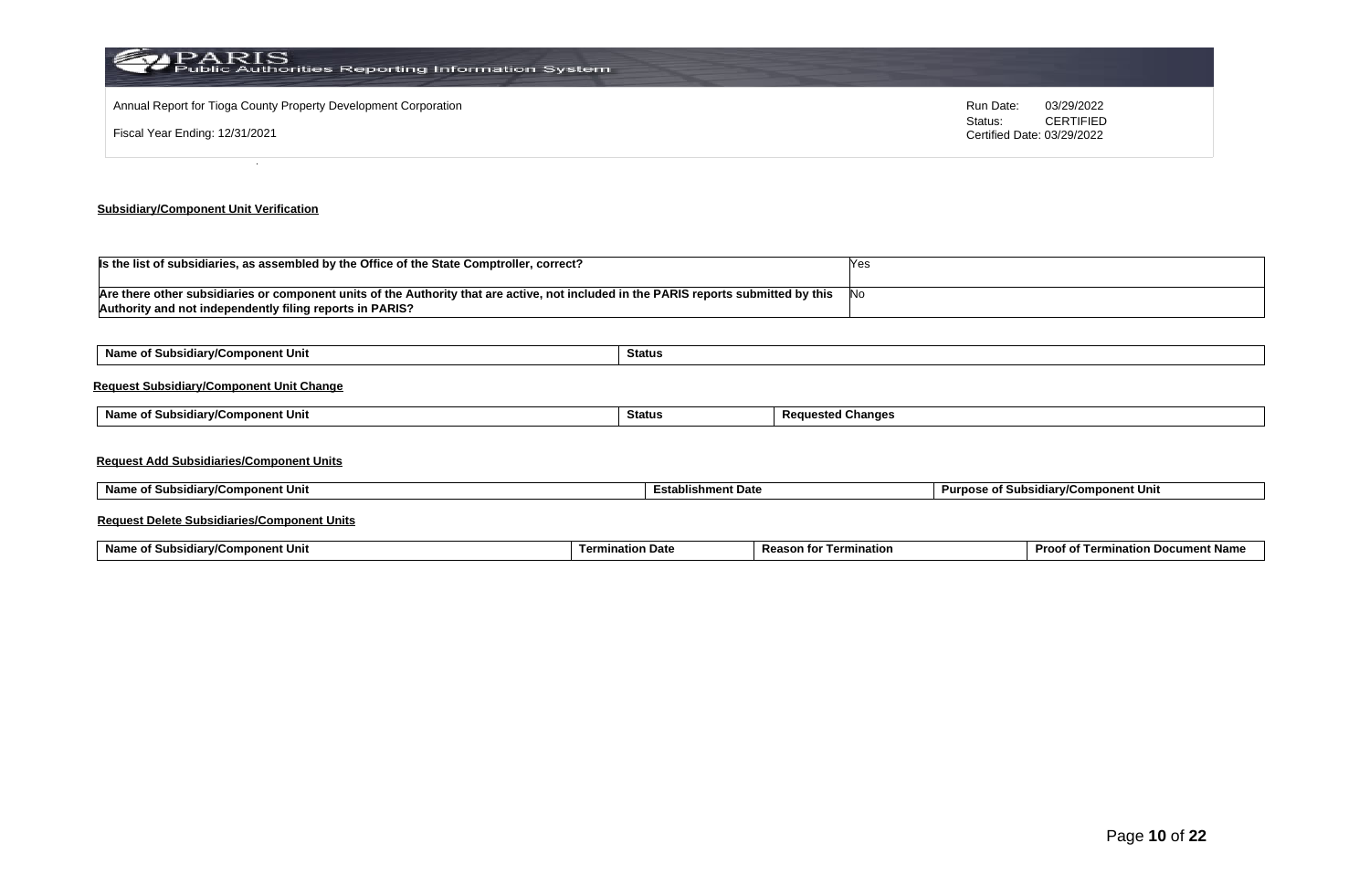

Annual Report for Tioga County Property Development Corporation **Run Date:** 03/29/2022 **Run Date:** 03/29/2022

Fiscal Year Ending: 12/31/2021

Status: **CERTIFIED** Certified Date: 03/29/2022

#### **Summary Financial Information**

| SUMMARY STATEMENT OF NET ASSETS |                                                    |                                        |                |
|---------------------------------|----------------------------------------------------|----------------------------------------|----------------|
|                                 |                                                    |                                        | Amount         |
| <b>Assets</b>                   |                                                    |                                        |                |
| <b>Current Assets</b>           |                                                    |                                        |                |
|                                 | Cash and cash equivalents                          |                                        | \$673,907.00   |
|                                 | Investments                                        |                                        | $\sqrt{$0.00}$ |
|                                 | Receivables, net                                   |                                        | \$0.00         |
|                                 | Other assets                                       |                                        | \$118,555.00   |
|                                 | <b>Total Current Assets</b>                        |                                        | \$792,462.00   |
| <b>Noncurrent Assets</b>        |                                                    |                                        |                |
|                                 | Restricted cash and investments                    |                                        | \$0.00         |
|                                 | Long-term receivables, net                         |                                        | \$0.00         |
|                                 | Other assets                                       |                                        | \$0.00         |
|                                 | <b>Capital Assets</b>                              |                                        |                |
|                                 |                                                    | Land and other nondepreciable property | \$0.00         |
|                                 |                                                    | <b>Buildings and equipment</b>         | \$0.00         |
|                                 |                                                    | Infrastructure                         | \$0.00         |
|                                 |                                                    | Accumulated depreciation               | \$0.00         |
|                                 |                                                    | Net Capital Assets                     | \$0.00         |
|                                 | <b>Total Noncurrent Assets</b>                     |                                        | \$0.00         |
| <b>Total Assets</b>             |                                                    |                                        | \$792,462.00   |
| <b>Liabilities</b>              |                                                    |                                        |                |
| <b>Current Liabilities</b>      |                                                    |                                        |                |
|                                 | Accounts payable                                   |                                        | \$0.00         |
|                                 | Pension contribution payable                       |                                        | \$0.00         |
|                                 | Other post-employment benefits                     |                                        | \$0.00         |
|                                 | <b>Accrued liabilities</b>                         |                                        | \$0.00         |
|                                 | Deferred revenues                                  |                                        | \$638,057.00   |
|                                 | Bonds and notes payable                            |                                        | \$0.00         |
|                                 | Other long-term obligations due within one<br>vear |                                        | \$0.00         |
|                                 | Total Current Liabilities                          |                                        | \$638,057.00   |
| <b>Noncurrent Liabilities</b>   |                                                    |                                        |                |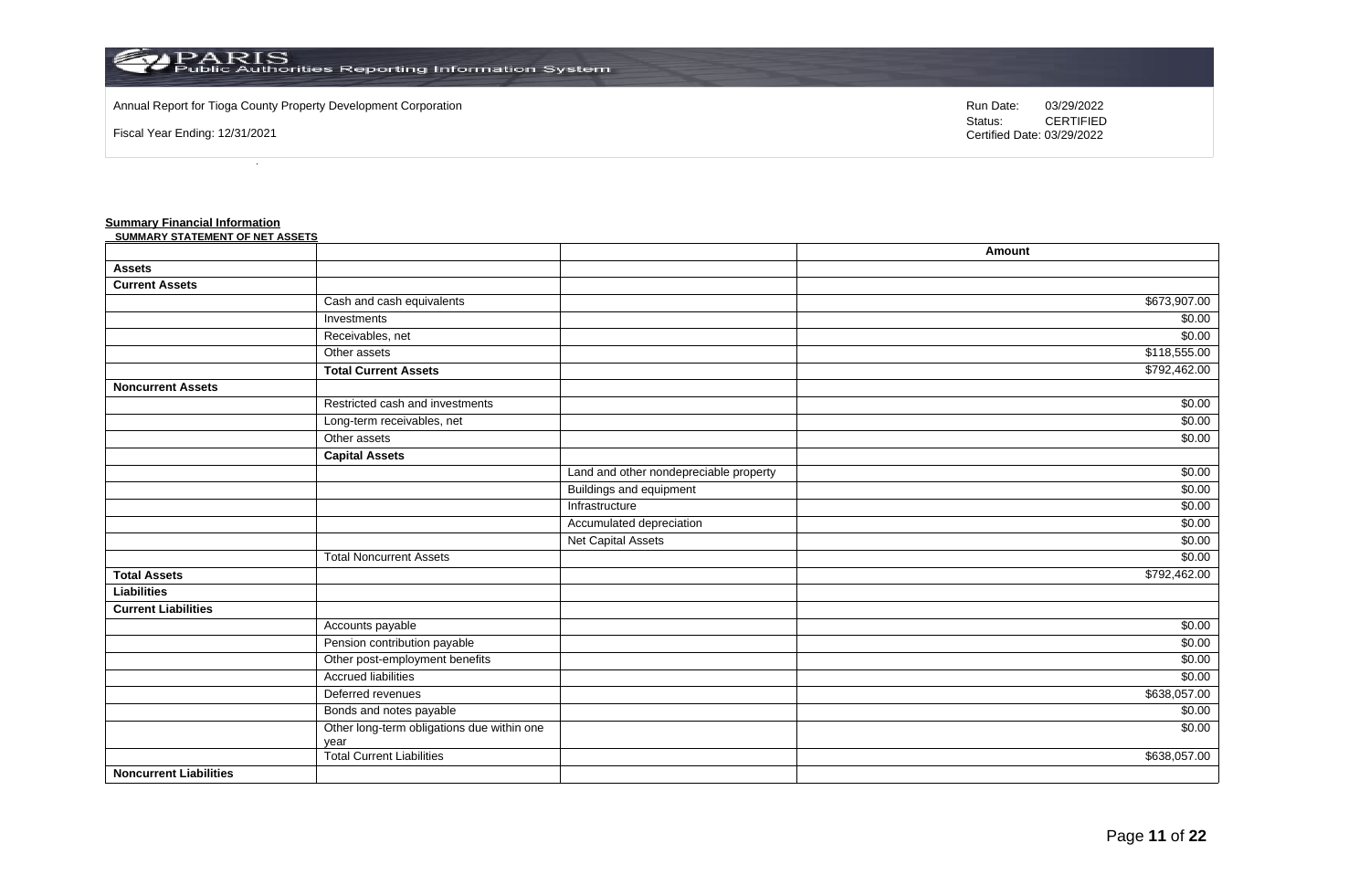#### Annual Report for Tioga County Property Development Corporation **Run Date:** 03/29/2022 **Run Date:** 03/29/2022

Fiscal Year Ending: 12/31/2021

Status: **CERTIFIED** Certified Date: 03/29/2022

|                            | Pension contribution payable                       | \$0.00       |
|----------------------------|----------------------------------------------------|--------------|
|                            | Other post-employment benefits                     | \$0.00       |
|                            | Bonds and notes payable                            | \$0.00       |
|                            | Long Term Leases                                   | \$0.00       |
|                            | Other long-term obligations                        | \$0.00       |
|                            | <b>Total Noncurrent Liabilities</b>                | \$0.00       |
| <b>Total Liabilities</b>   |                                                    | \$638,057.00 |
| <b>Net Asset (Deficit)</b> |                                                    |              |
| <b>Net Assets</b>          |                                                    |              |
|                            | Invested in capital assets, net of related<br>debt | \$0.00       |
|                            | Restricted                                         | \$0.00       |
|                            | Unrestricted                                       | \$154,405.00 |
|                            | <b>Total Net Assets</b>                            | \$154,405.00 |

#### **SUMMARY STATEMENT OF REVENUE, EXPENSES AND CHANGES IN NET ASSETS**

|                                |                                 | Amount       |
|--------------------------------|---------------------------------|--------------|
| <b>Operating Revenues</b>      |                                 |              |
|                                | Charges for services            | \$0.00       |
|                                | Rental & financing income       | \$0.00       |
|                                | Other operating revenues        | \$533,349.00 |
|                                | <b>Total Operating Revenue</b>  | \$533,349.00 |
| <b>Operating Expenses</b>      |                                 |              |
|                                | Salaries and wages              | \$0.00       |
|                                | Other employee benefits         | \$0.00       |
|                                | Professional services contracts | \$38,916.00  |
|                                | Supplies and materials          | \$317.00     |
|                                | Depreciation & amortization     | \$343,522.00 |
|                                | Other operating expenses        | \$51,256.00  |
|                                | <b>Total Operating Expenses</b> | \$434,011.00 |
| <b>Operating Income (Loss)</b> |                                 | \$99,338.00  |
| <b>Nonoperating Revenues</b>   |                                 |              |
|                                | Investment earnings             | \$0.00       |
|                                | State subsidies/grants          | \$0.00       |
|                                | Federal subsidies/grants        | \$0.00       |
|                                | Municipal subsidies/grants      | \$0.00       |
|                                | Public authority subsidies      | \$0.00       |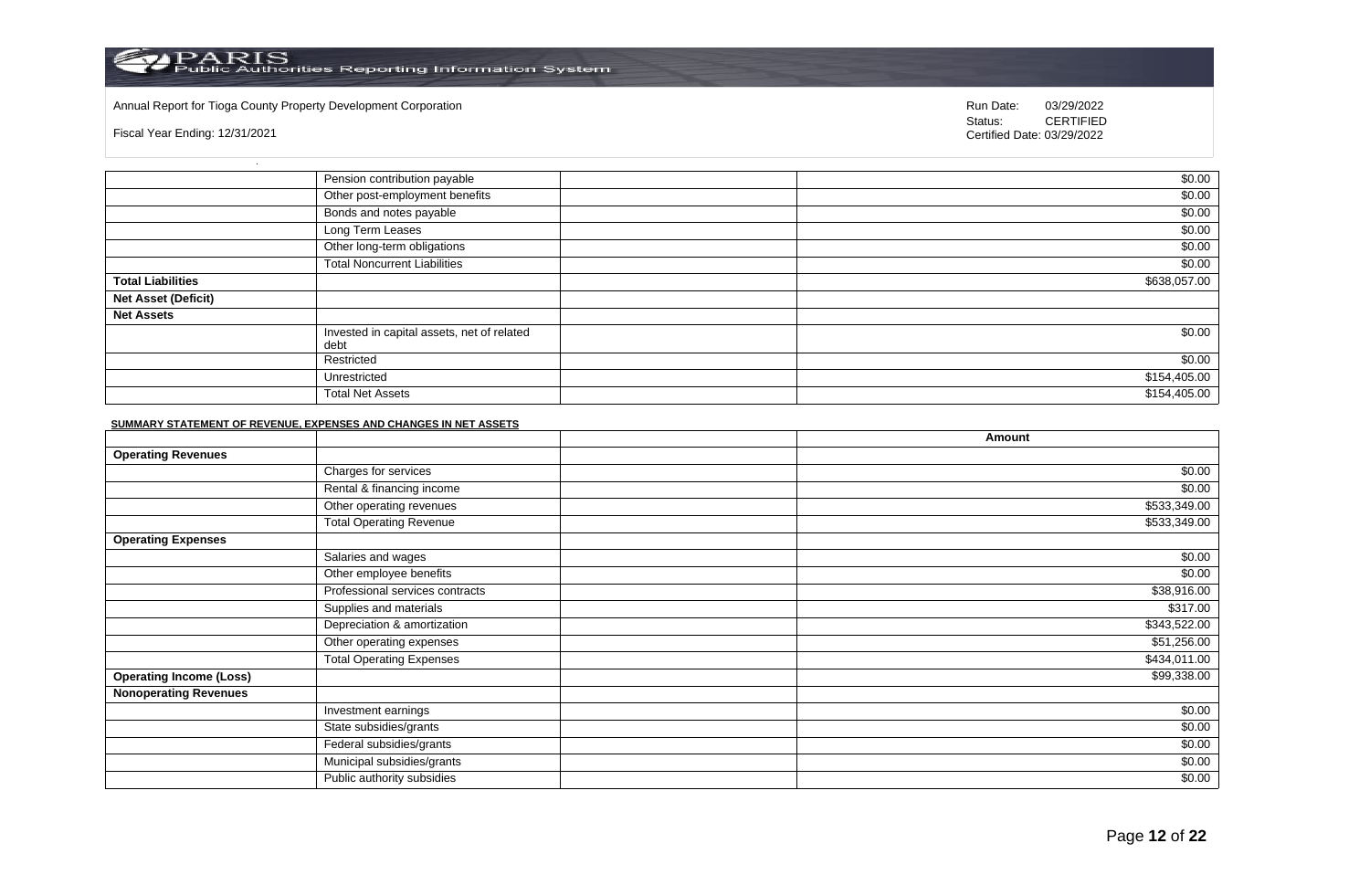

Annual Report for Tioga County Property Development Corporation **Run Date:** 03/29/2022 Run Date: 03/29/2022

Fiscal Year Ending: 12/31/2021

Status: **CERTIFIED** Certified Date: 03/29/2022

|                                     | Other nonoperating revenues           | \$0.00       |
|-------------------------------------|---------------------------------------|--------------|
|                                     | <b>Total Nonoperating Revenue</b>     | \$0.00       |
| <b>Nonoperating Expenses</b>        |                                       |              |
|                                     | Interest and other financing charges  | \$0.00       |
|                                     | Subsidies to other public authorities | \$0.00       |
|                                     | Grants and donations                  | \$0.00       |
|                                     | Other nonoperating expenses           | \$0.00       |
|                                     | <b>Total Nonoperating Expenses</b>    | \$0.00       |
|                                     | Income (Loss) Before Contributions    | \$99,338.00  |
| <b>Capital Contributions</b>        |                                       | \$0.00       |
| Change in net assets                |                                       | \$99,338.00  |
| Net assets (deficit) beginning of   |                                       | \$55,067.00  |
| year                                |                                       |              |
| Other net assets changes            |                                       | \$0.00       |
| Net assets (deficit) at end of year |                                       | \$154,405.00 |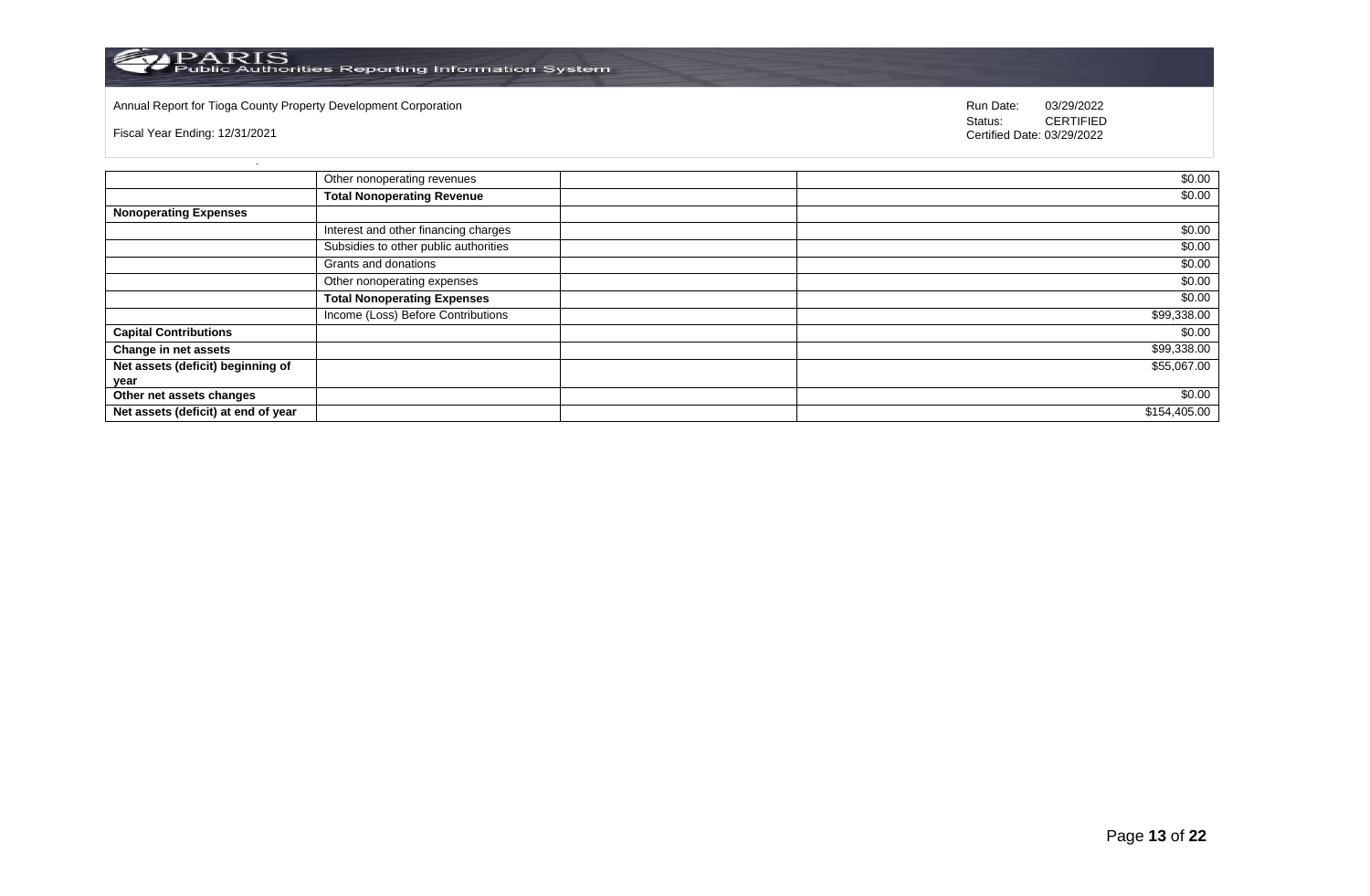

#### **Current Debt**

| Question |                                                                                                                                                                | Response |
|----------|----------------------------------------------------------------------------------------------------------------------------------------------------------------|----------|
|          | Did the<br>Authority<br>i the reporting period'<br>durina tr<br>v have anv outstanding debt. i<br>.<br>any point<br><b>Including</b><br>condu<br>anv<br>. uebr | Νo       |
|          | : reportina period و<br><sup>.</sup> durina the<br>issued anv debt<br>Auth<br>ority<br>"t ves.<br>наэ ше                                                       |          |

## **New Debt Issuances**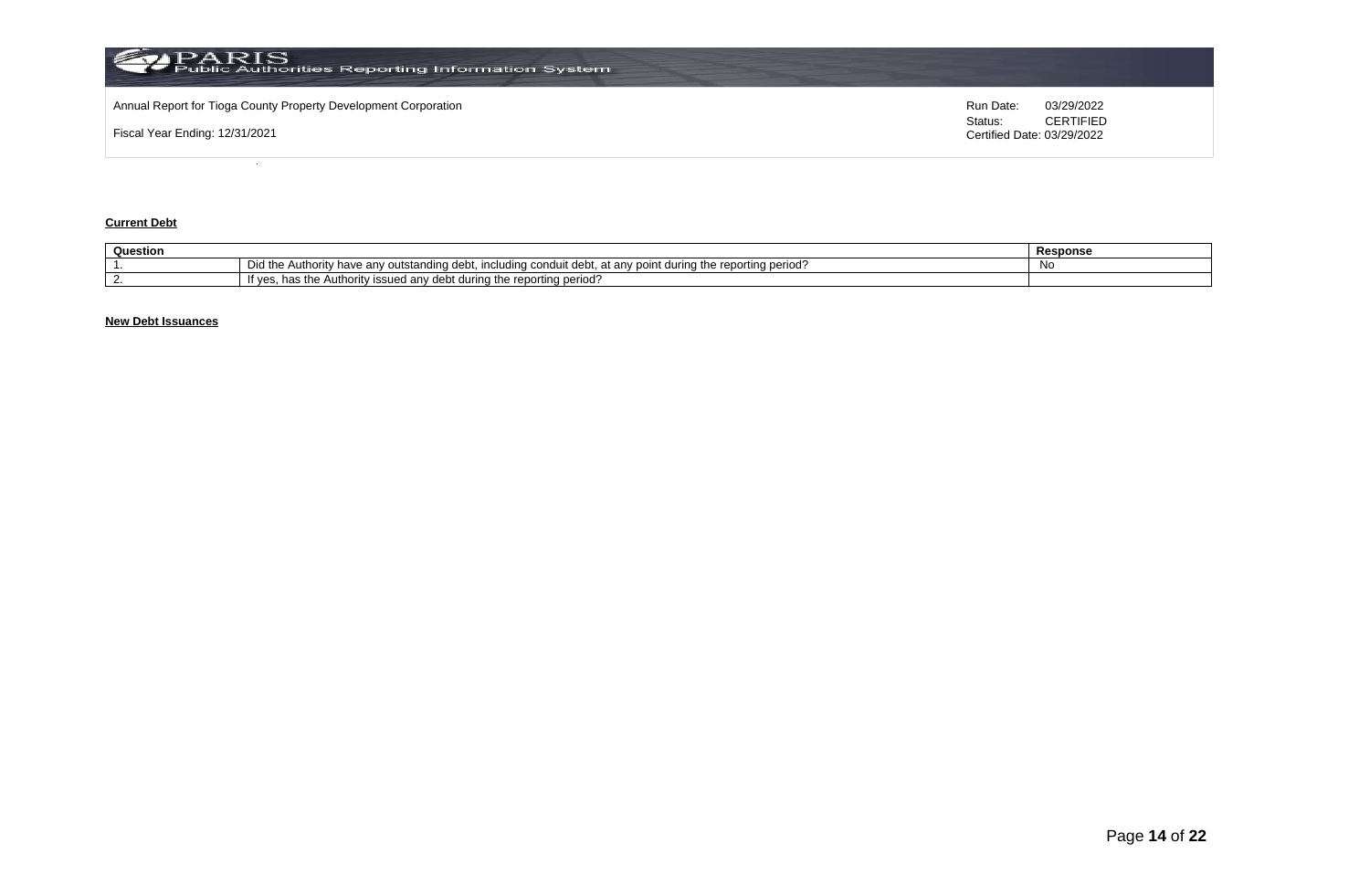

Annual Report for Tioga County Property Development Corporation **Run Date:** 03/29/2022

Fiscal Year Ending: 12/31/2021

Status: **CERTIFIED** Certified Date: 03/29/2022

## **Schedule of Authority Debt**

| <b>Type of Debt</b>                    |                                        |                                             | <b>Statutory Authorization(\$)</b> | Outstanding Start of Fiscal New Debt Issuances(\$)<br>Year(\$) | Debt Retired (\$) | <b>Outstanding End of Fiscal</b><br>Year(\$) |
|----------------------------------------|----------------------------------------|---------------------------------------------|------------------------------------|----------------------------------------------------------------|-------------------|----------------------------------------------|
| <b>State Obligation</b>                | <b>State Guaranteed</b>                |                                             |                                    |                                                                |                   |                                              |
| <b>State Obligation</b>                | <b>State Supported</b>                 |                                             |                                    |                                                                |                   |                                              |
| State Obligation                       | <b>State Contingent Obligation</b>     |                                             |                                    |                                                                |                   |                                              |
| State Obligation                       | <b>State Moral Obligation</b>          |                                             |                                    |                                                                |                   |                                              |
| Other State-Funded                     | Other State-Funded                     |                                             |                                    |                                                                |                   |                                              |
| Authority Debt - General<br>Obligation | Authority Debt - General<br>Obligation |                                             |                                    |                                                                |                   |                                              |
| Authority Debt - Revenue               | Authority Debt - Revenue               |                                             |                                    |                                                                |                   |                                              |
| Authority Debt - Other                 | Authority Debt - Other                 |                                             |                                    |                                                                |                   |                                              |
| Conduit                                |                                        | <b>Conduit Debt</b>                         |                                    |                                                                |                   |                                              |
| Conduit                                |                                        | Conduit Debt - Pilot<br>Increment Financing |                                    |                                                                |                   |                                              |
| <b>TOTALS</b>                          |                                        |                                             |                                    |                                                                |                   |                                              |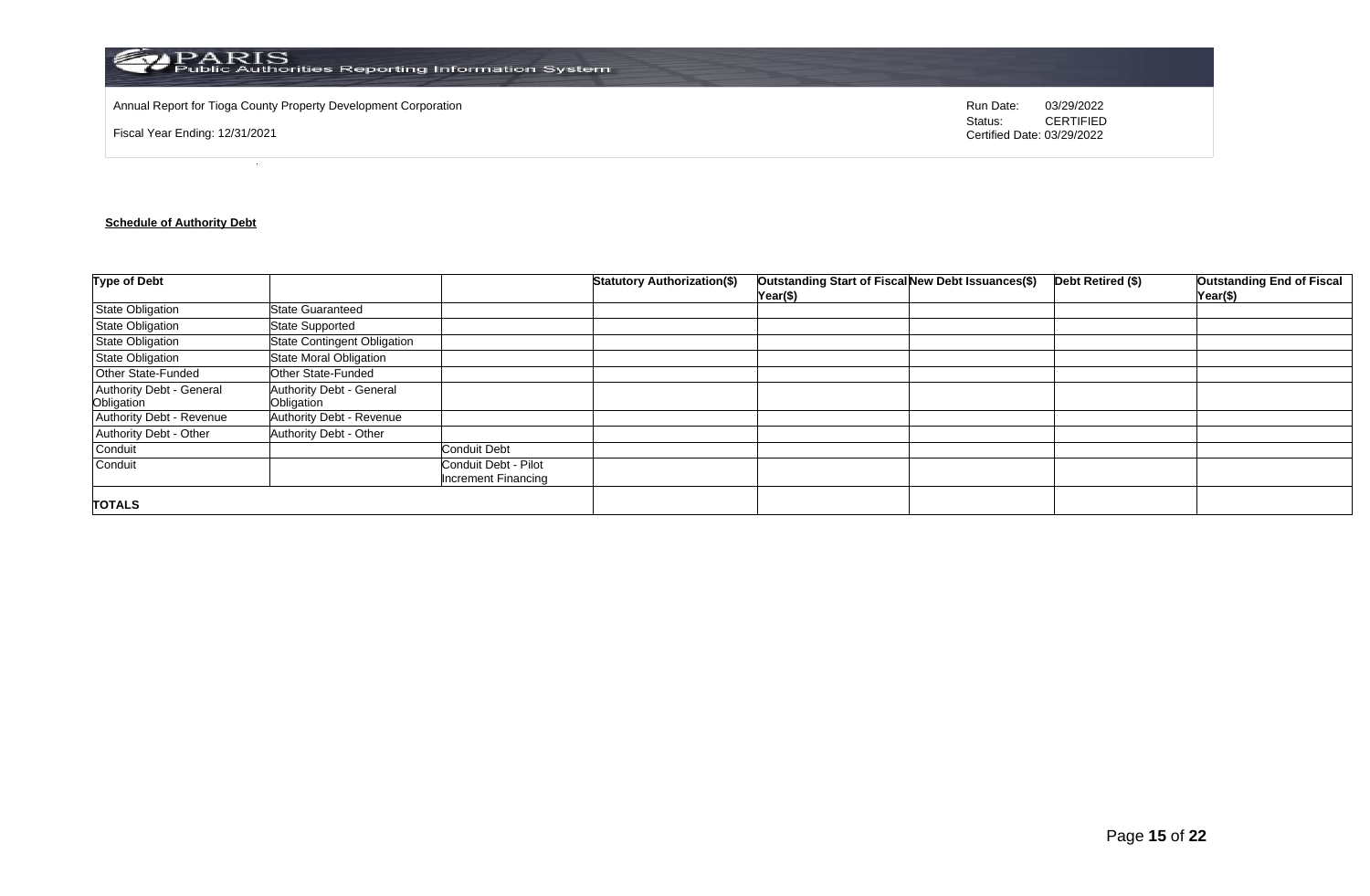

Annual Report for Tioga County Property Development Corporation **Run Date:** 03/29/2022<br>Status: CERTIFIED

Fiscal Year Ending: 12/31/2021

 $\sim$ 

CERTIFIED Certified Date: 03/29/2022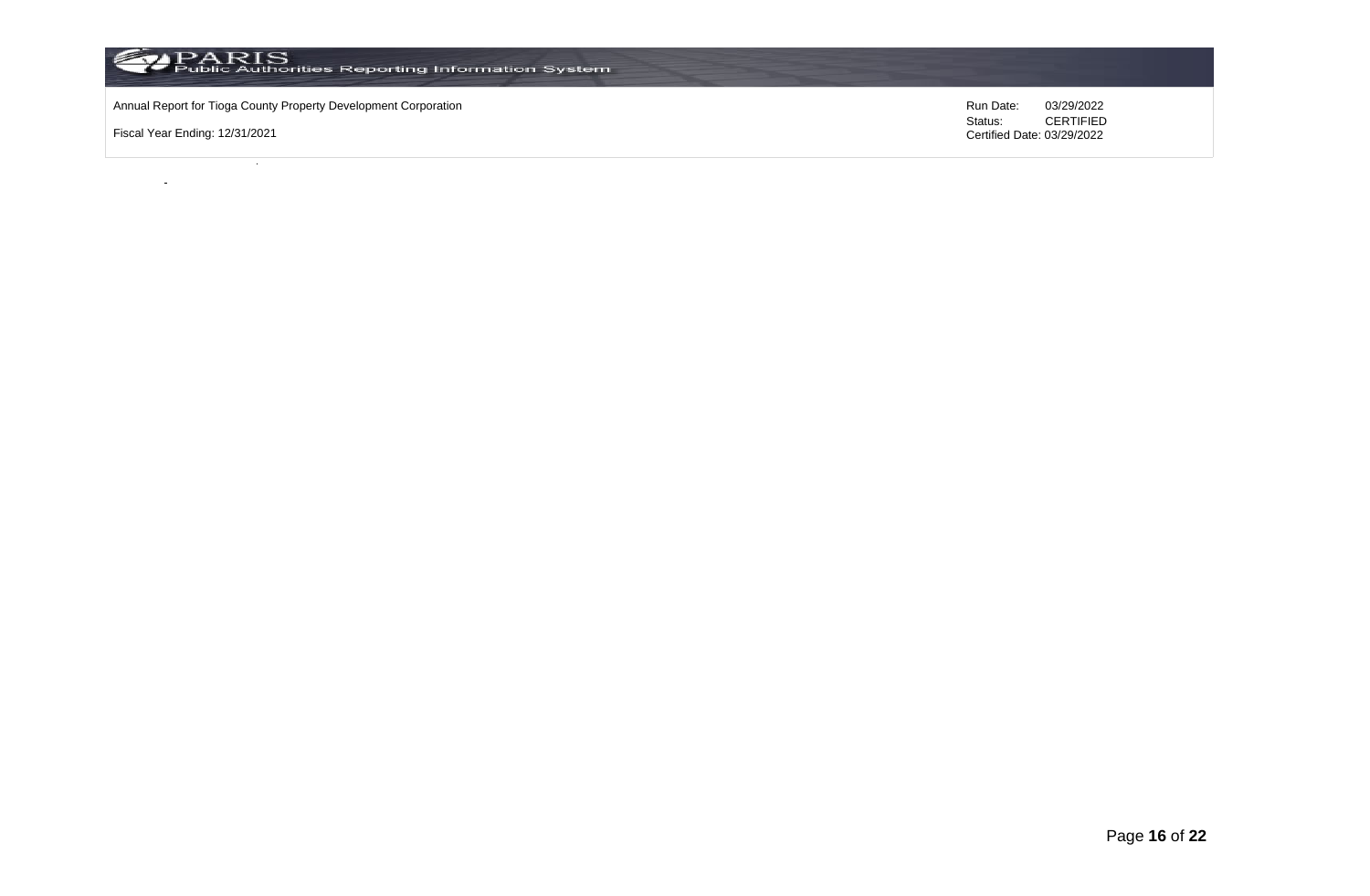

**Personal Property** 

This Authority has indicated that it had no personal property disposals during the reporting period.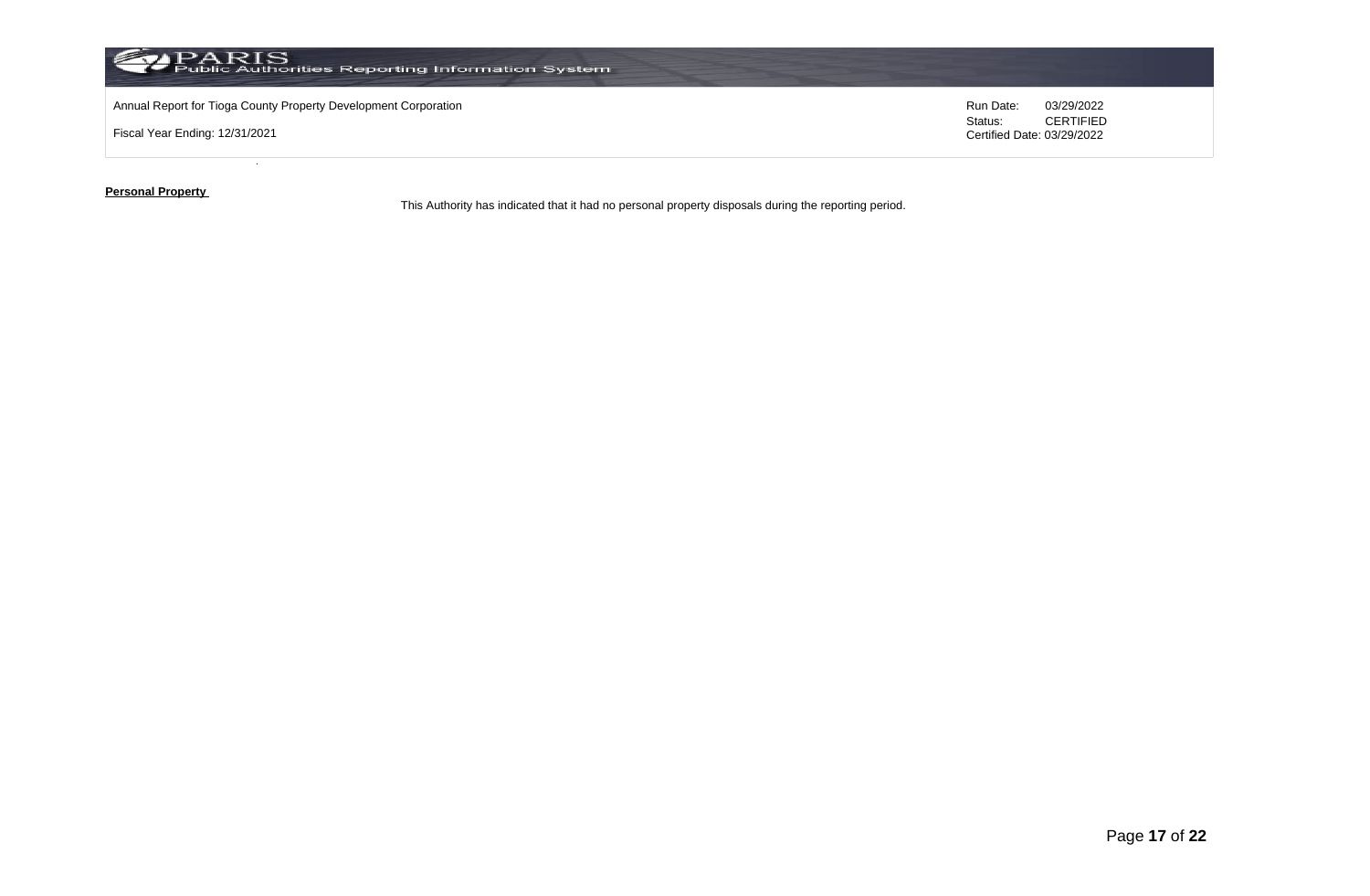

Annual Report for Tioga County Property Development Corporation **Company Control Construction** Run Date: 03/29/2022<br>
Status: CERTIFIED

Fiscal Year Ending: 12/31/2021

CERTIFIED Certified Date: 03/29/2022

#### **Property Documents**

| Question |                                                                                                            | Response | URL (If Applicable)                                       |
|----------|------------------------------------------------------------------------------------------------------------|----------|-----------------------------------------------------------|
|          | In accordance with Section 2896(3) of PAL, the Authority is required to prepare a report at least annually | Yes      | https://www.tiogacountyny.com/programs-agencies/property- |
|          | of all real property of the Authority. Has this report been prepared?                                      |          | development-corporation/                                  |
|          | Has the Authority prepared policies, procedures, or guidelines regarding the use, awarding, monitoring,    | Yes      | https://www.tiogacountyny.com/programs-agencies/property- |
|          | and reporting of contracts for the acquisition and disposal of property?                                   |          | development-corporation/                                  |
|          | In accordance with Section 2896(1) of PAL, has the Authority named a contracting officer who shall be      | Yes      | N/A                                                       |
|          | responsible for the Authority's compliance with and enforcement of such quidelines?                        |          |                                                           |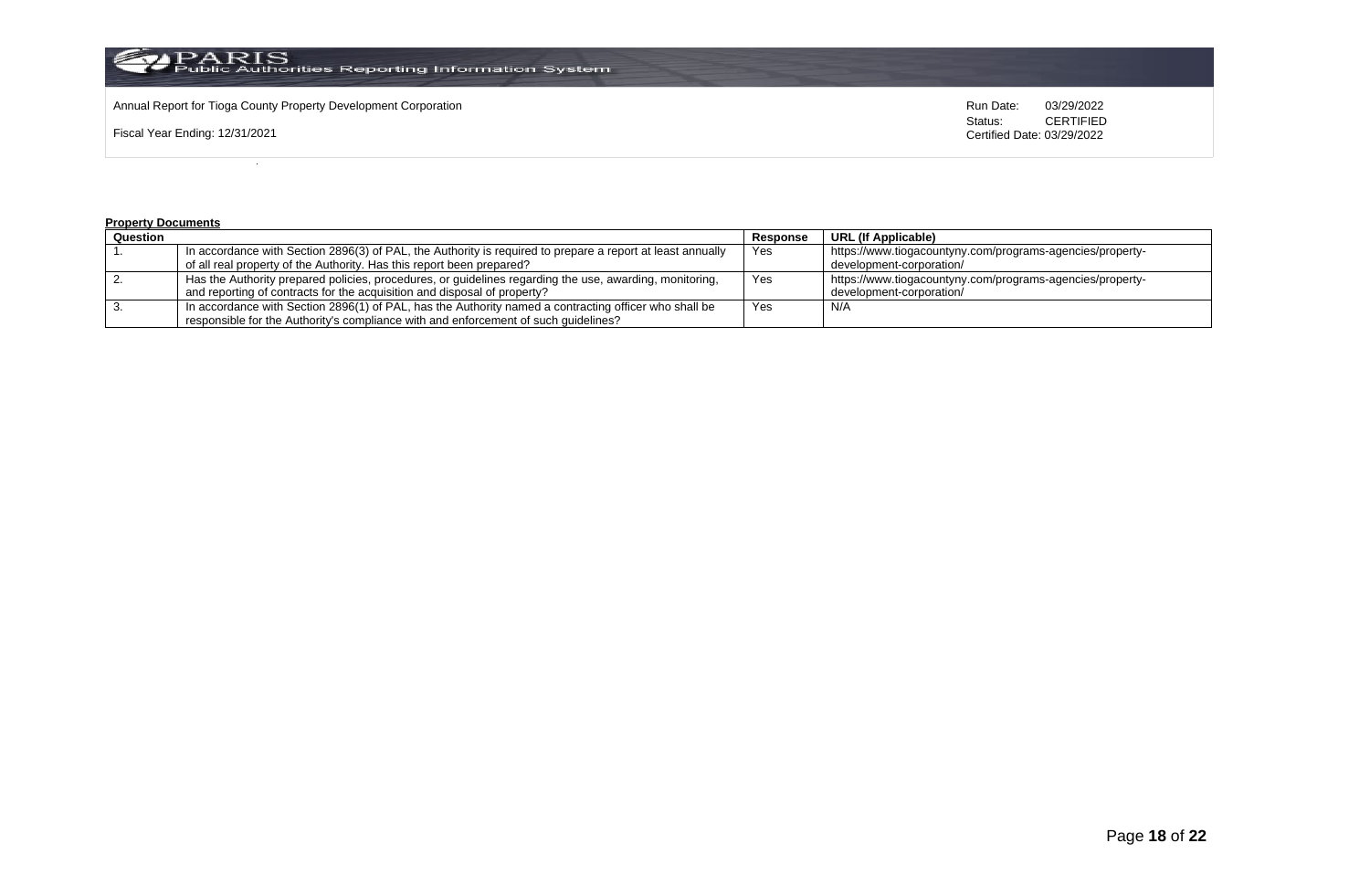

#### **Grant Information**

This Authority has indicated that it did not award any grants during the reporting period.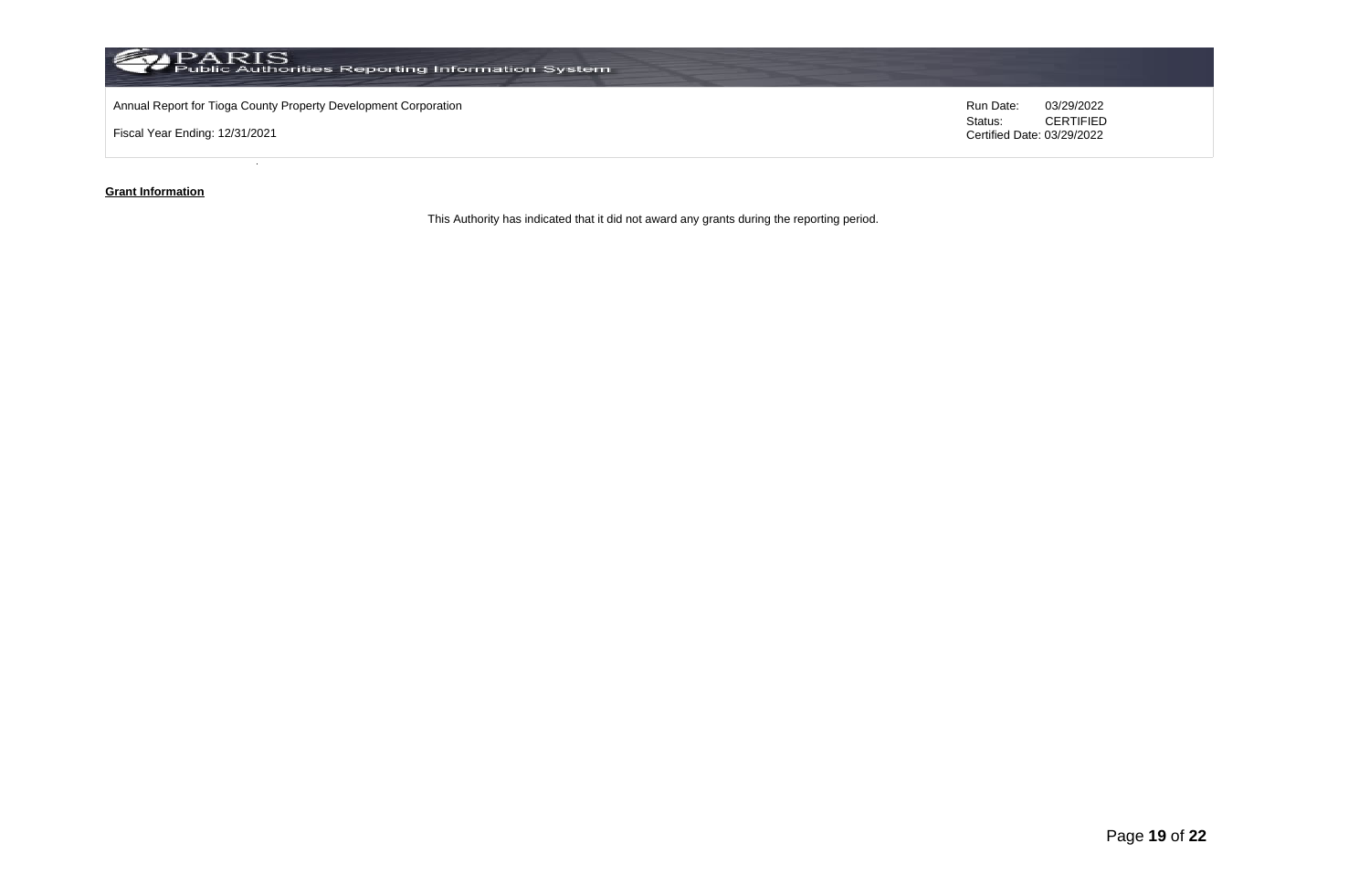

**Loan Information** 

This Authority has indicated that it did not have any outstanding loans during the reporting period.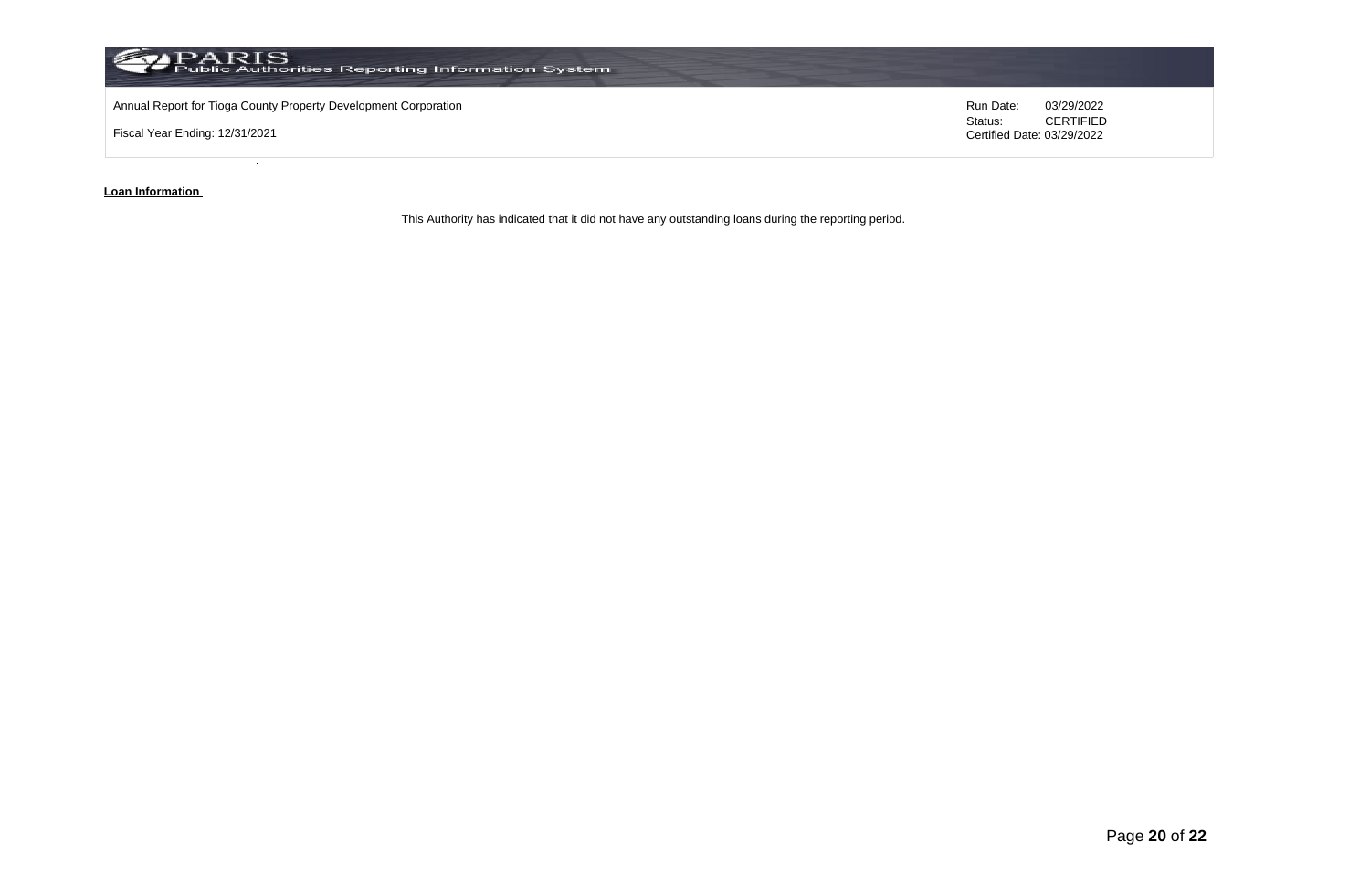

**Bond Information** 

This Authority has indicated that it did not have any outstanding bonds during the reporting period.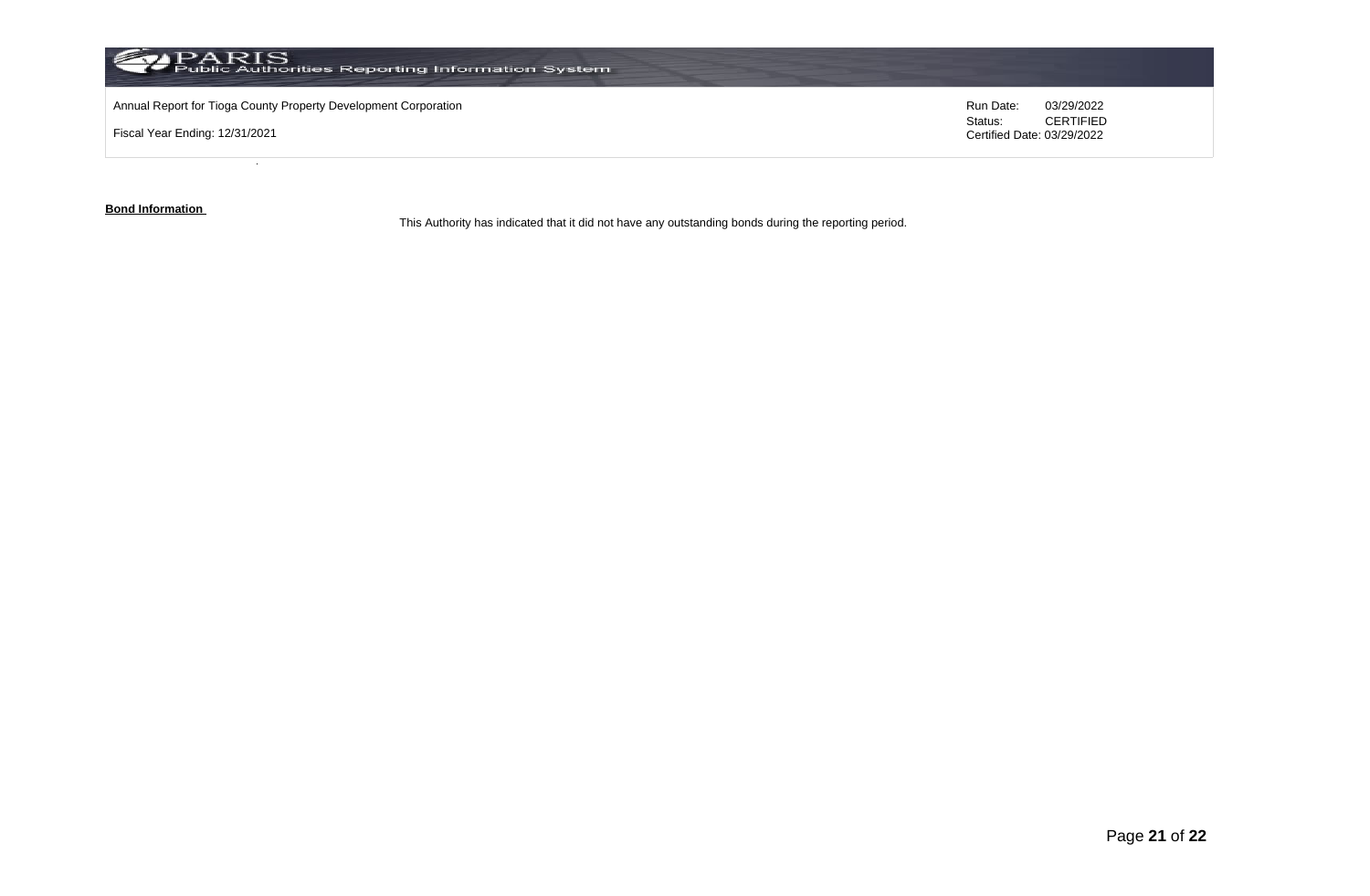

Fiscal Year Ending: 12/31/2021

Status: **CERTIFIED** Certified Date: 03/29/2022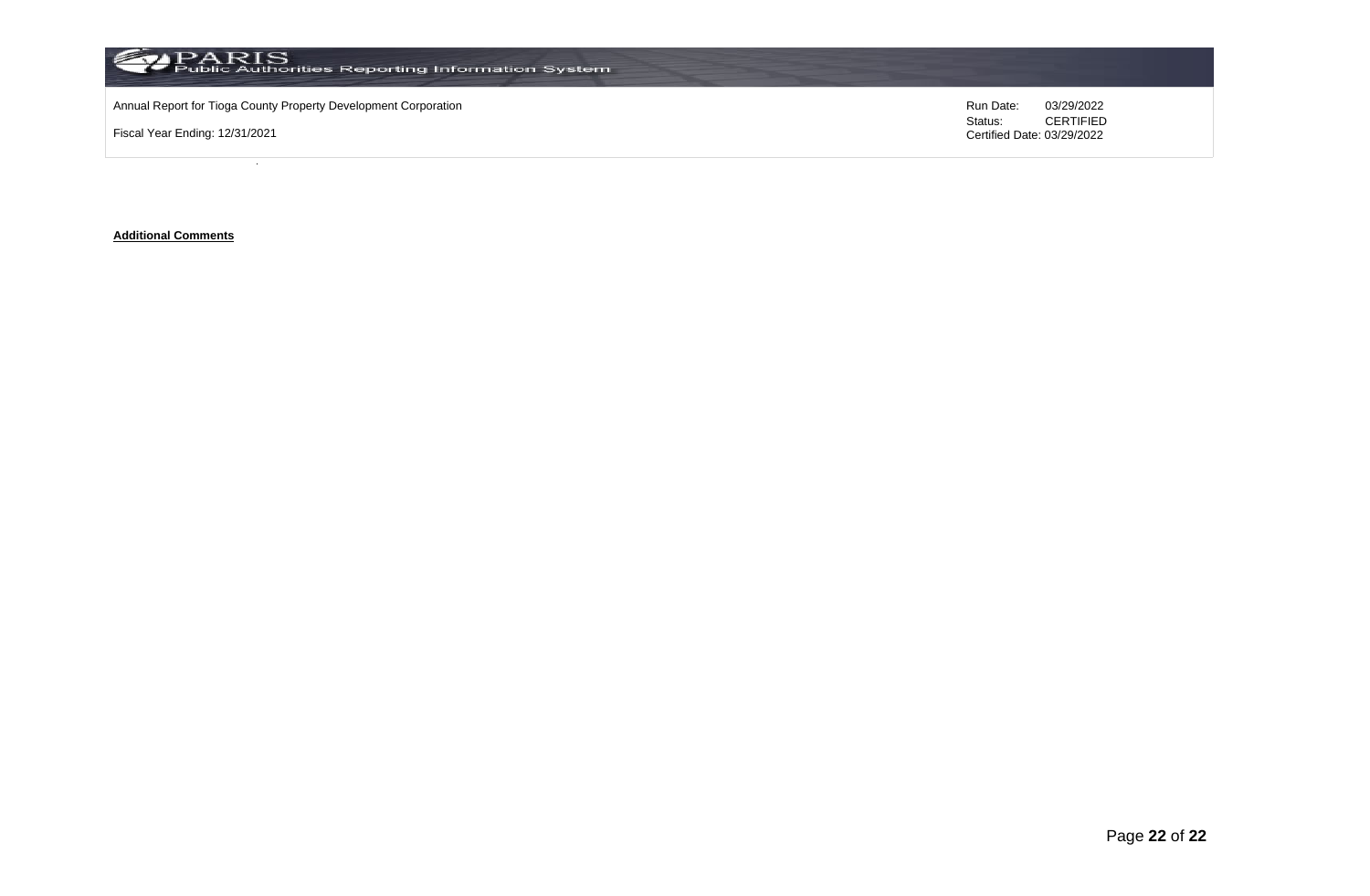# Certified Financial Audit for Tioga County Property Development Corporation **Company** Content Company Constants COM<br>CERTIFIED CERTIFIED

Fiscal Year Ending: 12/31/2021

CERTIFIED Certified Date : 03/24/2022

# **Financial Documents**

| Question                                                                                                                                                   | Response |
|------------------------------------------------------------------------------------------------------------------------------------------------------------|----------|
| .<br>Attach<br>uthor.<br>statements<br>tinancia<br>.<br>and the state<br>$-+$ then<br>th۵<br>$\sim$<br>wenem<br>ᄞ<br>$\alpha$<br>11. UI<br>. . v<br>.<br>. | N/f      |

| .<br>URI<br>(If<br>Applicable)                                                                                                                                                            | Attac<br>≎nments                    |
|-------------------------------------------------------------------------------------------------------------------------------------------------------------------------------------------|-------------------------------------|
| https<br>∩rn∩ratı∩n<br>100/nronart<br>oment-co<br>"<br>$A^{\prime\prime\prime}$<br>//tio<br>uacountvnv.com/r<br>. .<br>70 JELU JEN L<br>ualivi L<br>. <i>.</i><br><b>JI UU</b><br>-ucvciu | $-$<br>ാnt Included<br>∖ttachı<br>. |

| Question                                                                                                                                                                                                                                       | п.<br>:spons<br>ке           |
|------------------------------------------------------------------------------------------------------------------------------------------------------------------------------------------------------------------------------------------------|------------------------------|
| .<br>ıtements<br>. +<br>≅∩∩د⊶<br>. +<br>annet.<br>audito<br>Autr<br>\uthoritv<br><br>∖uthoritv<br>witi<br>ndant –<br>connec<br>s audi<br>, indeb<br>rınn<br><br>האד<br>uur<br>13311511<br>التقار<br>$-1711$<br>ישמ<br><br>71 I L V<br>.<br>. . | $\mathsf{v}_\mathsf{a}$<br>ີ |

| URL<br>$-1$<br>Applicabl <sup>r</sup>                                                                                                               | <b>Attachments</b>  |
|-----------------------------------------------------------------------------------------------------------------------------------------------------|---------------------|
| .-corporation/<br>untvny.com<br>ימומי<br>≅าencies/prope.<br>$1 - \alpha$<br>.orograms<br>$\sim$<br>mant-cc<br>™uuauc<br>… ucvciuulilciii J.<br>-aur | Attachment Included |

| <b>Question</b>                                                                                                                                                                                                             | Response |
|-----------------------------------------------------------------------------------------------------------------------------------------------------------------------------------------------------------------------------|----------|
| ∵ontrols ⊂<br>. .<br>Internal<br>Authority <sup>-</sup><br>⊵an∩i<br>·ına·<br><b>issued</b><br>porting to<br>endent auditc<br>nder<br>Authority<br>. tha<br>$\sim$<br>$\cdots$<br>Ovei<br>к.<br>luidi<br>' '' ''<br>I A NEUU | Yes      |

| URL                                                                                                                                                                           | Atta                       |
|-------------------------------------------------------------------------------------------------------------------------------------------------------------------------------|----------------------------|
| Applicable)                                                                                                                                                                   | chments                    |
| https<br>.-corporation/<br>s/prope<br>$\Delta$<br>coun.<br>∣∩nm<br>.com/pr<br>'tioga<br>٬∩∆۰<br>urams-a<br>$\cdots$<br>15 I F<br>,,,,,,,,,<br><b>ILVIIV</b><br>-ucvu<br>1 I L | Attac<br>hment<br>Included |

| Question                                                                                                                                                                                                                                                                             | Response |
|--------------------------------------------------------------------------------------------------------------------------------------------------------------------------------------------------------------------------------------------------------------------------------------|----------|
| <b>State</b><br>Comptrolle <sup>®</sup><br>Attacı.<br>√ the ∩<br>by the<br>Genera<br><b>issued</b><br>s to be issued by<br>Authoritv's<br>standards :<br>Inited<br>nmm<br>$-1.01 + 1.0$<br>aovernmen<br>r allowed b<br>`an\<br>othel<br>nication<br>∴auditino <sup>er</sup><br>uired |          |
| ' audit of the<br>I statements.<br>fitor in connection with<br>v's financial<br>≅nendent aud⊪<br>its annual<br>Authority                                                                                                                                                             |          |

| URI<br>$^{\prime\prime\prime}$<br>ADDL.<br>11 I<br>.cabir | Attachments |
|-----------------------------------------------------------|-------------|
|                                                           |             |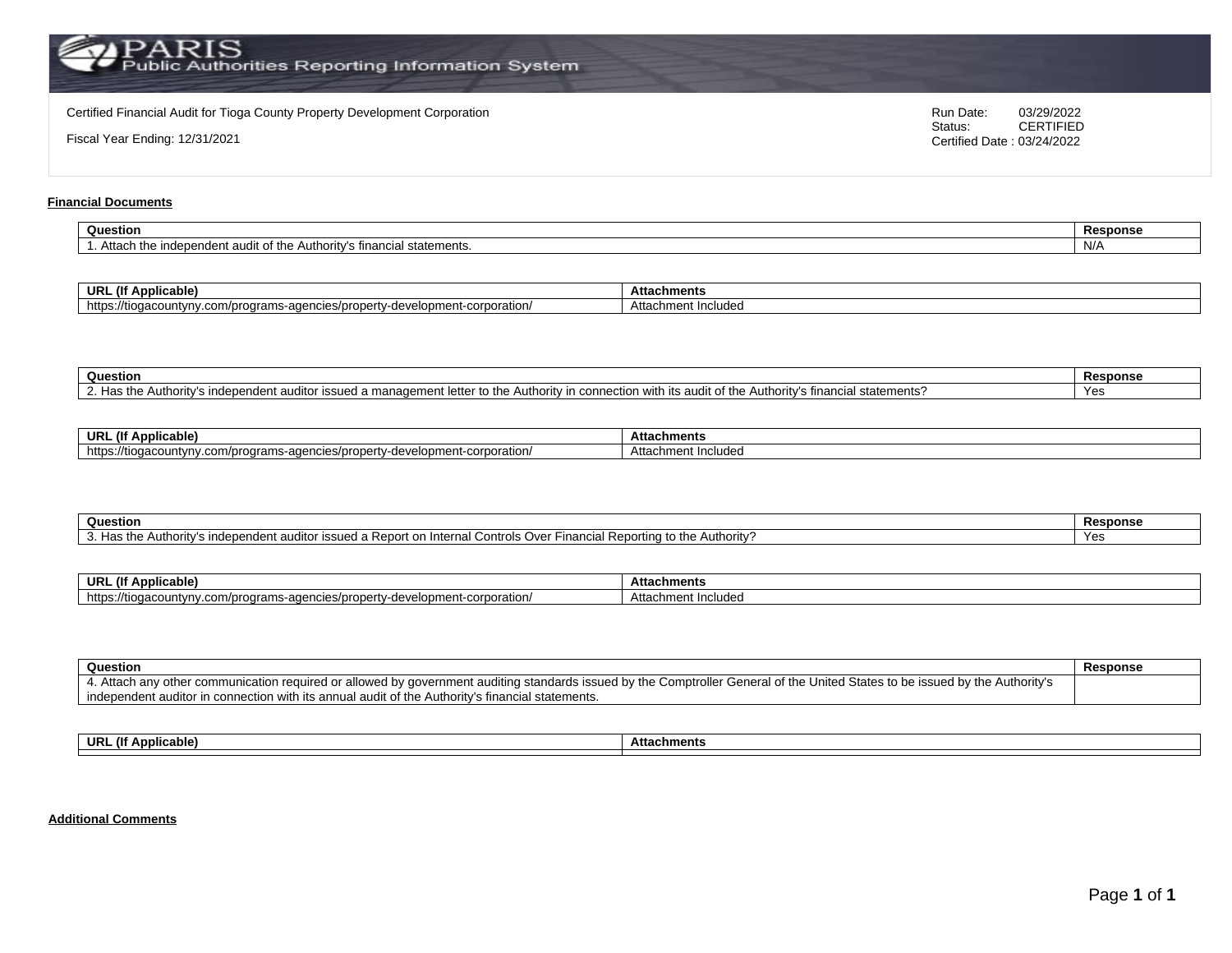Investment Report for Tioga County Property Development Corporation **Company Company** Run Date : 03/29/2022<br>Status: CERTIFIED

Fiscal Year Ending: 12/31/2021

**CERTIFIED** Certified Date: 03/24/2022

#### **Investment Information**

|    | Question                                                                                                                                   | Response | <b>URL (If Applicable)</b>                                                        |
|----|--------------------------------------------------------------------------------------------------------------------------------------------|----------|-----------------------------------------------------------------------------------|
|    | Has the Authority prepared an Annual Investment Report for the reporting period as required by Section 2925<br>$(6)$ of PAL?               | -No      |                                                                                   |
| 2. | Are the Authority's investment guidelines reviewed and approved annually?                                                                  | . No     |                                                                                   |
|    | Did the Authority have an independent audit of investments as required by Section 2925(3)(f) of PAL?                                       | Yes      | https://tiogacountyny.com/programs-<br>agencies/property-development-corporation/ |
|    | Has the Authority's independent auditor issued a management letter to the Authority in connection with its<br>annual audit of investments? | Yes      | https://tiogacountyny.com/programs-<br>agencies/property-development-corporation/ |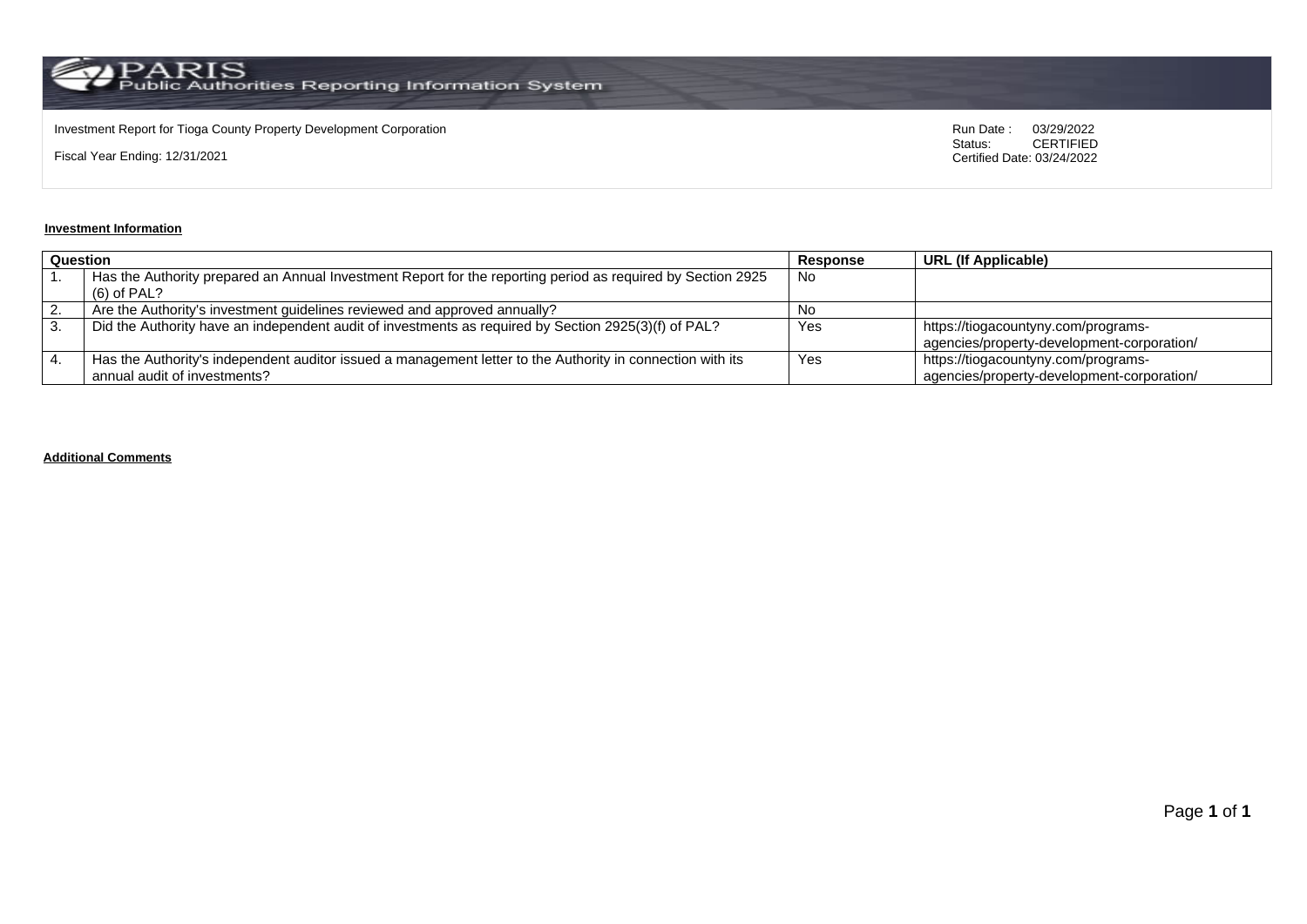Procurement Report for Tioga County Property Development Corporation **Company Control Construction** Run Date: 03/29/2022<br>Status: CERTIFIED

Fiscal Year Ending: 12/31/2021

CERTIFIED Certified Date : 03/24/2022

## **Procurement Information:**

|     | Question                                                                                                                                                                                                                                                        |           | <b>URL (If Applicable)</b>                                                        |
|-----|-----------------------------------------------------------------------------------------------------------------------------------------------------------------------------------------------------------------------------------------------------------------|-----------|-----------------------------------------------------------------------------------|
|     | Does the Authority have procurement guidelines?                                                                                                                                                                                                                 | Yes       | https://tiogacountyny.com/programs-agencies/property-<br>development-corporation/ |
| 2.  | Are the procurement guidelines reviewed annually, amended if needed, and approved by the Board?                                                                                                                                                                 | Yes       |                                                                                   |
| 3.  | Does the Authority allow for exceptions to the procurement quidelines?                                                                                                                                                                                          | No        |                                                                                   |
| 4.  | Does the Authority assign credit cards to employees for travel and/or business purchases?                                                                                                                                                                       | No        |                                                                                   |
| 5.  | Does the Authority require prospective bidders to sign a non-collusion agreement?                                                                                                                                                                               | Yes       |                                                                                   |
| 6.  | Does the Authority incorporate a summary of its procurement policies and prohibitions in its solicitation of<br>proposals, bid documents, or specifications for procurement contracts?                                                                          | Yes       |                                                                                   |
| 7.  | Did the Authority designate a person or persons to serve as the authorized contact on a specific procurement, in<br>accordance with Section 139-j(2)(a) of the State Finance Law, "The Procurement Lobbying Act"?                                               | Yes       |                                                                                   |
| 8.  | Did the Authority determine that a vendor had impermissible contact during a procurement or attempted to<br>influence the procurement during the reporting period, in accordance with Section 139-j(10) of the State Finance<br>Law?                            | <b>No</b> |                                                                                   |
| 8a. | If Yes, was a record made of this impermissible contact?                                                                                                                                                                                                        |           |                                                                                   |
| 9.  | Does the Authority have a process to review and investigate allegations of impermissible contact during a<br>procurement, and to impose sanctions in instances where violations have occurred, in accordance with Section<br>139-i(9) of the State Finance Law? | Yes       |                                                                                   |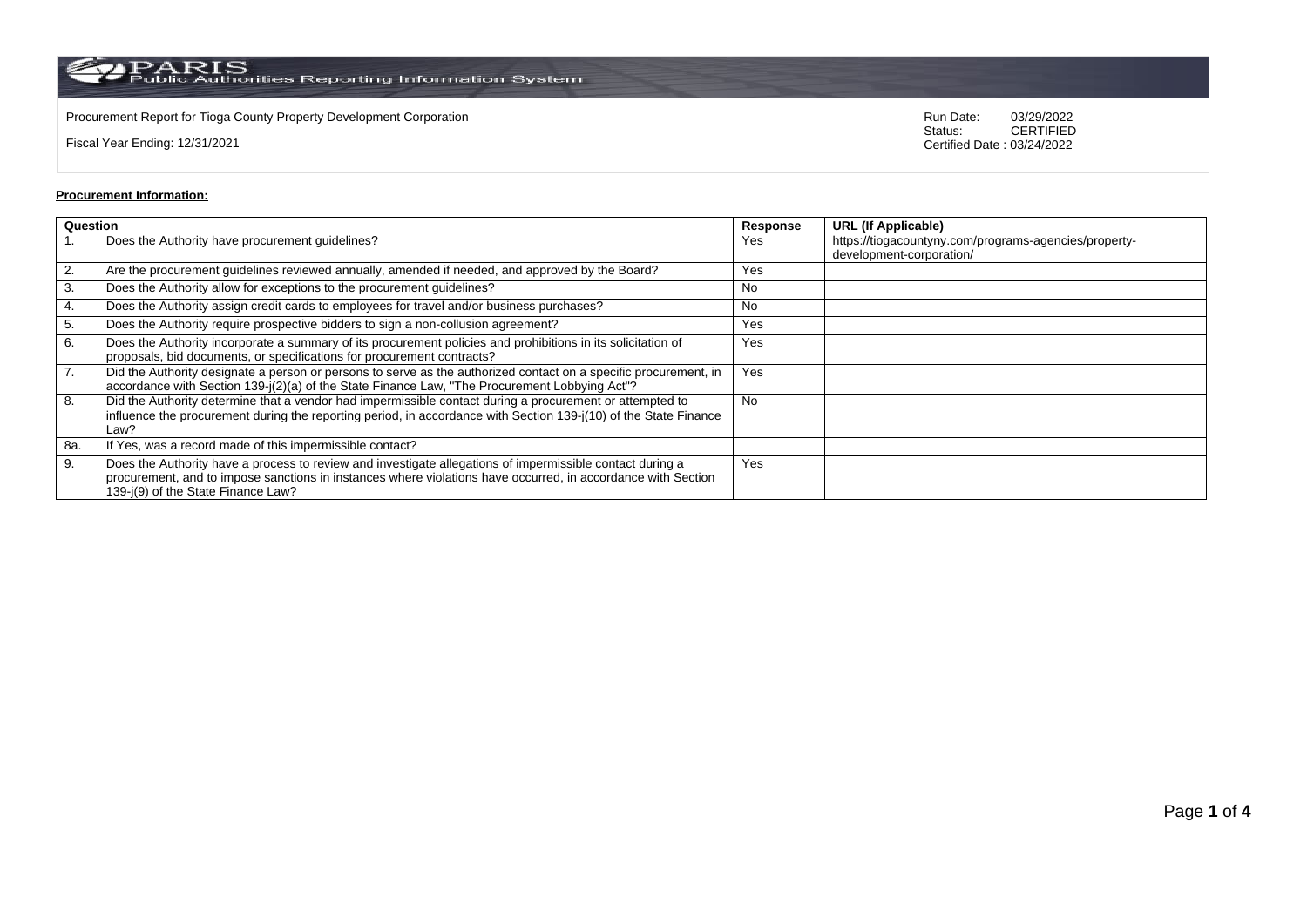Procurement Report for Tioga County Property Development Corporation **Company Control Construction** Run Date: 03/29/2022<br>Status: CERTIFIED

Fiscal Year Ending: 12/31/2021

CERTIFIED Certified Date : 03/24/2022

## **Procurement Transactions Listing:**

| $\mathbf{1}$<br><b>Vendor Name</b>                                            | Bonadio & Co. LLP                        | <b>Address Line1</b>                     | 432 North Franklin Street, Suite 60 |
|-------------------------------------------------------------------------------|------------------------------------------|------------------------------------------|-------------------------------------|
| <b>Type of Procurement</b>                                                    | <b>Financial Services</b>                | <b>Address Line2</b>                     |                                     |
| <b>Award Process</b>                                                          | Authority Contract - Non-Competitive Bid | City                                     | <b>SYRACUSE</b>                     |
| <b>Award Date</b>                                                             | 1/1/2021                                 | <b>State</b>                             | <b>NY</b>                           |
| <b>End Date</b>                                                               | 12/31/2021                               | <b>Postal Code</b>                       | 13204                               |
| <b>Fair Market Value</b>                                                      | \$5,000.00                               | Plus <sub>4</sub>                        |                                     |
| Amount                                                                        | \$5,000.00                               | <b>Province/Region</b>                   |                                     |
| <b>Amount Expended For</b><br><b>Fiscal Year</b>                              | \$5,000.00                               | Country                                  | <b>United States</b>                |
| <b>Explain why the Fair</b><br><b>Market Value is Less</b><br>than the Amount |                                          | <b>Procurement</b><br><b>Description</b> | <b>Audit Services</b>               |

| 2.<br><b>Vendor Name</b>                                                      | O'Rourke Inc.                        | <b>Address Line1</b>                     | 193 Sulpher Springs Road                                  |
|-------------------------------------------------------------------------------|--------------------------------------|------------------------------------------|-----------------------------------------------------------|
| <b>Type of Procurement</b>                                                    | <b>Other Professional Services</b>   | <b>Address Line2</b>                     |                                                           |
| <b>Award Process</b>                                                          | Authority Contract - Competitive Bid | City                                     | OWEGO                                                     |
| <b>Award Date</b>                                                             | 8/25/2021                            | <b>State</b>                             | <b>NY</b>                                                 |
| <b>End Date</b>                                                               | 12/13/2021                           | <b>Postal Code</b>                       | 13827                                                     |
| <b>Fair Market Value</b>                                                      |                                      | Plus <sub>4</sub>                        |                                                           |
| Amount                                                                        | \$7.779.00                           | <b>Province/Region</b>                   |                                                           |
| <b>Amount Expended For</b><br><b>Fiscal Year</b>                              | \$7,779.00                           | Country                                  | <b>United States</b>                                      |
| <b>Explain why the Fair</b><br><b>Market Value is Less</b><br>than the Amount |                                      | <b>Procurement</b><br><b>Description</b> | Environmental Services - demolition projects in Owego, NY |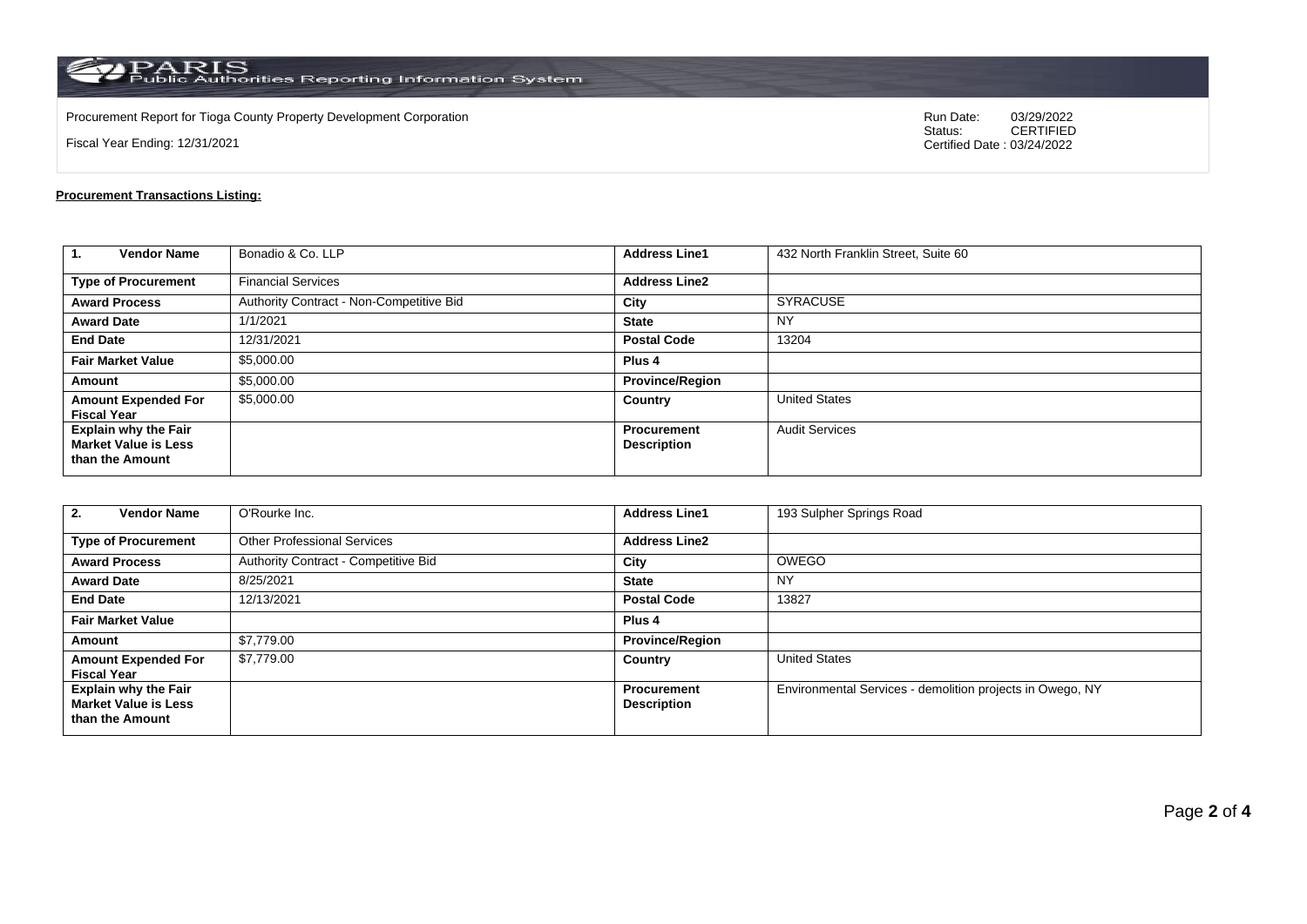Procurement Report for Tioga County Property Development Corporation **Run Date:** 03/29/2022 Run Date: 03/2022<br>
Status:

Fiscal Year Ending: 12/31/2021

03/29/2022<br>CERTIFIED Certified Date : 03/24/2022

| <b>Vendor Name</b><br>3.                                                      | Thomas, Collison and Meagher             | <b>Address Line1</b>                     | 1201 Monroe Street    |
|-------------------------------------------------------------------------------|------------------------------------------|------------------------------------------|-----------------------|
| <b>Type of Procurement</b>                                                    | Legal Services                           | <b>Address Line2</b>                     |                       |
| <b>Award Process</b>                                                          | Authority Contract - Non-Competitive Bid | City                                     | <b>ENDICOTT</b>       |
| <b>Award Date</b>                                                             | 1/1/2021                                 | <b>State</b>                             | <b>NY</b>             |
| <b>End Date</b>                                                               | 12/31/2021                               | <b>Postal Code</b>                       | 13761                 |
| <b>Fair Market Value</b>                                                      | \$5.722.50                               | Plus <sub>4</sub>                        |                       |
| Amount                                                                        | \$5,722.50                               | <b>Province/Region</b>                   |                       |
| <b>Amount Expended For</b><br><b>Fiscal Year</b>                              | \$5,722.50                               | Country                                  | <b>United States</b>  |
| <b>Explain why the Fair</b><br><b>Market Value is Less</b><br>than the Amount |                                          | <b>Procurement</b><br><b>Description</b> | <b>Legal Services</b> |

| <b>Vendor Name</b><br>4.                                                      | Tioga County Economic Development and Planning | <b>Address Line1</b>                     | 56 Main Street                                                                                                                                       |
|-------------------------------------------------------------------------------|------------------------------------------------|------------------------------------------|------------------------------------------------------------------------------------------------------------------------------------------------------|
| <b>Type of Procurement</b>                                                    | <b>Other Professional Services</b>             | <b>Address Line2</b>                     |                                                                                                                                                      |
| <b>Award Process</b>                                                          | Authority Contract - Non-Competitive Bid       | City                                     | OWEGO                                                                                                                                                |
| <b>Award Date</b>                                                             | 1/1/2021                                       | <b>State</b>                             | <b>NY</b>                                                                                                                                            |
| <b>End Date</b>                                                               | 12/31/2021                                     | <b>Postal Code</b>                       | 13827                                                                                                                                                |
| <b>Fair Market Value</b>                                                      | \$26,135.36                                    | Plus <sub>4</sub>                        |                                                                                                                                                      |
| Amount                                                                        | \$26,135.36                                    | <b>Province/Region</b>                   |                                                                                                                                                      |
| <b>Amount Expended For</b><br><b>Fiscal Year</b>                              | \$26,135.36                                    | Country                                  | <b>United States</b>                                                                                                                                 |
| <b>Explain why the Fair</b><br><b>Market Value is Less</b><br>than the Amount |                                                | <b>Procurement</b><br><b>Description</b> | Administrative Services Agreement between Tioga County Economic<br>Development and Planning and the Tioga County Property Development<br>Corporation |